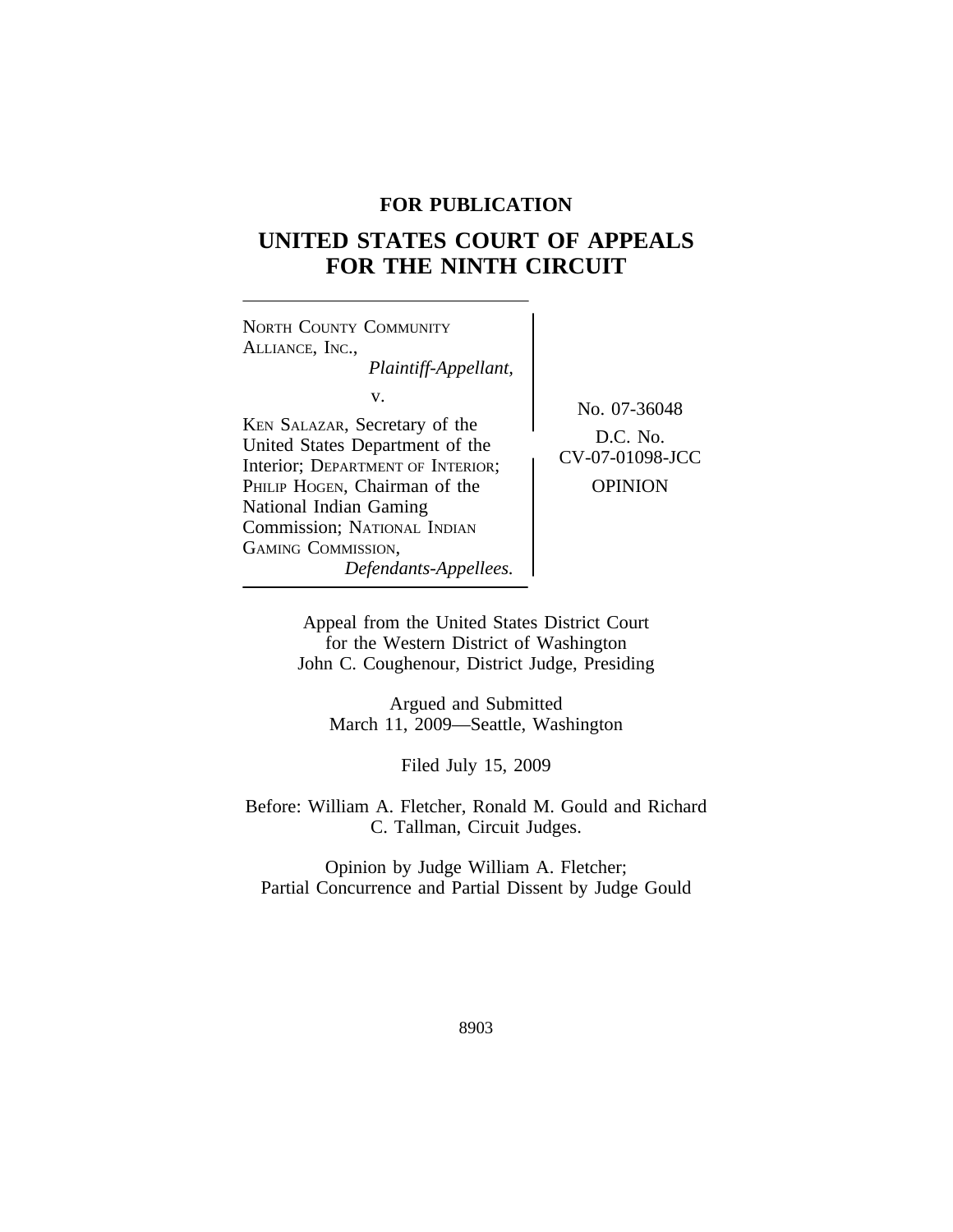# **COUNSEL**

Brian D. Amsbary, Richard M. Stephens, Groen Stephens & Klinge, LLP, Bellevue, Washington, for the appellant.

Rebecca Shapiro Cohen, Brian Kipnis, Office of the United States Attorney, Seattle, Washington, Aaron P. Avila, Robert Lundman, Ronald J. Tenpas, U.S. Department of Justice, Washington, D.C., for the appellees.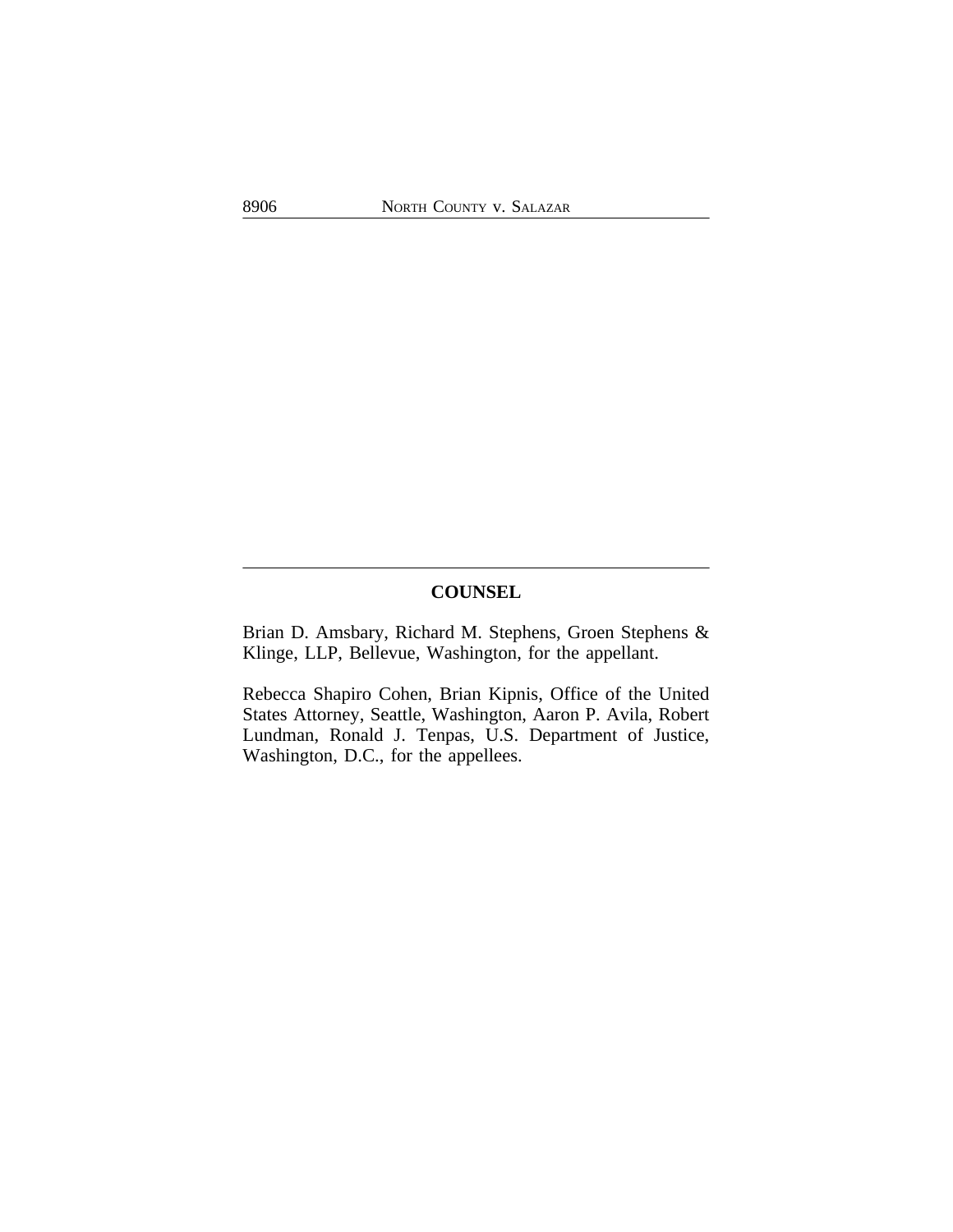#### **OPINION**

#### W. FLETCHER, Circuit Judge:

The North County Community Alliance, Inc., ("Alliance") brought suit against the National Indian Gaming Commission ("NIGC"), the Department of Interior, and those agencies' principal officers (collectively, "Appellees"). The Alliance claims that the NIGC's failure to make an "Indian lands" determination either before approving the Nooksack Indian Tribe's ("Nooksacks' ") gaming ordinance (the "Ordinance") in 1993, or before the Nooksacks licensed and began constructing the Northwood Crossing Casino ("Casino") in 2006, violated the Indian Gaming Regulatory Act ("IGRA"). The Alliance also claims that Appellees violated the National Environmental Policy Act ("NEPA") by failing to prepare an environmental impact statement ("EIS") in connection with construction of the Casino.

We hold that the Alliance's challenge to the NIGC's 1993 approval of the Ordinance, insofar as it relates to the licensing and construction of the Casino, is not time-barred. We hold on the merits that the NIGC did not have a duty under IGRA to make an Indian lands determination in 1993 before approving the Nooksacks' non-site-specific proposed gaming Ordinance. We also hold that the NIGC did not have a duty under IGRA to make an Indian lands determination in 2006 when the Nooksacks licensed and began construction of the Casino pursuant to the approved Ordinance. Finally, we hold that there was no violation of NEPA.

# I. Background

The Nooksack Indian Tribe is a federally recognized Indian tribe with a reservation in northwestern Washington State near the Canadian border. Beginning in the early 1990s, the Nooksacks sought to engage in tribal gaming.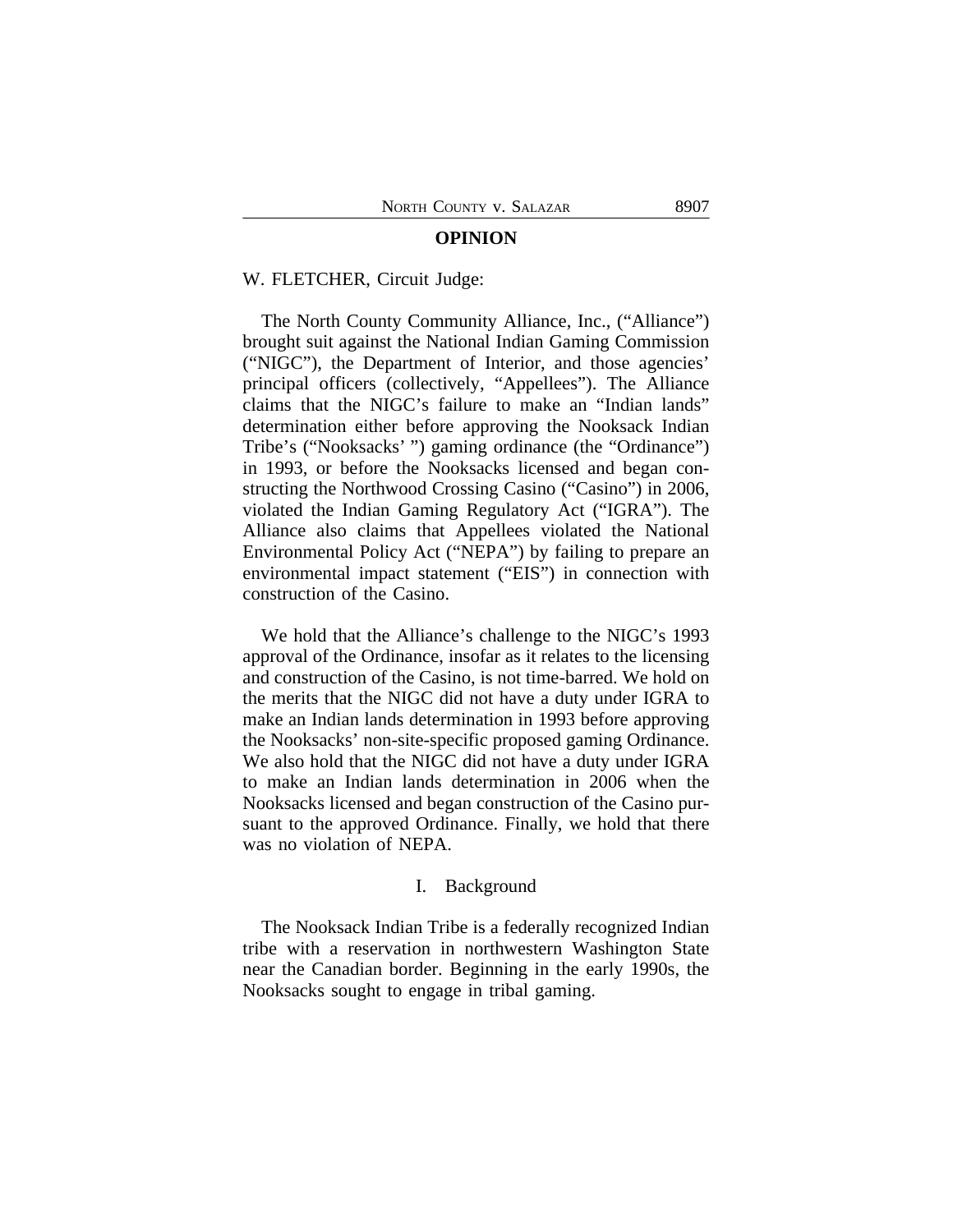IGRA requires Indian tribes to receive NIGC's approval of a gaming ordinance before engaging in "class II" or "class III" gaming. 25 U.S.C. § 2710(b), (d). Class II gaming includes bingo and card games except for "banking" card games like baccarat, chemin de fer, and blackjack. *Id.* § 2703(7). Class III gaming includes banking card games and slot machines. *Id.* § 2703(8). The Nooksacks submitted a proposed gaming Ordinance to the NIGC, which the NIGC approved in 1993.

Since shortly after the approval of the Ordinance, the Nooksacks have operated a class III gaming facility on reservation land in Deming, Washington. That facility is not at issue.

The Ordinance does not identify any specific site or sites where gaming might take place. With respect to class II gaming, it provides only that the Nooksack Gaming Commission "shall issue a separate license to each place, facility, or location on Indian lands where Class II gaming is conducted under this ordinance." In 2006, pursuant to the Ordinance, the Nooksacks licensed and began constructing the Casino as a class II gaming facility.

The Casino is located on a twenty-acre parcel owned by the Nooksacks about one-half mile south of the Canadian border and about thirty-three miles by road from the Nooksack reservation. According to the Alliance's complaint, this "parcel of largely undeveloped rural land is mostly surrounded by vacant and non-Indian farming lands and woodlands, is situated near Lynden, Washington[,] and is served by . . . highways, public services and infrastructure provided by Whatcom County and the State of Washington."

The Alliance is a non-profit organization whose stated goal is to protect the environment. According to the complaint, its members include residents and property owners near the Casino site, as well as some members of the Nooksack Tribe.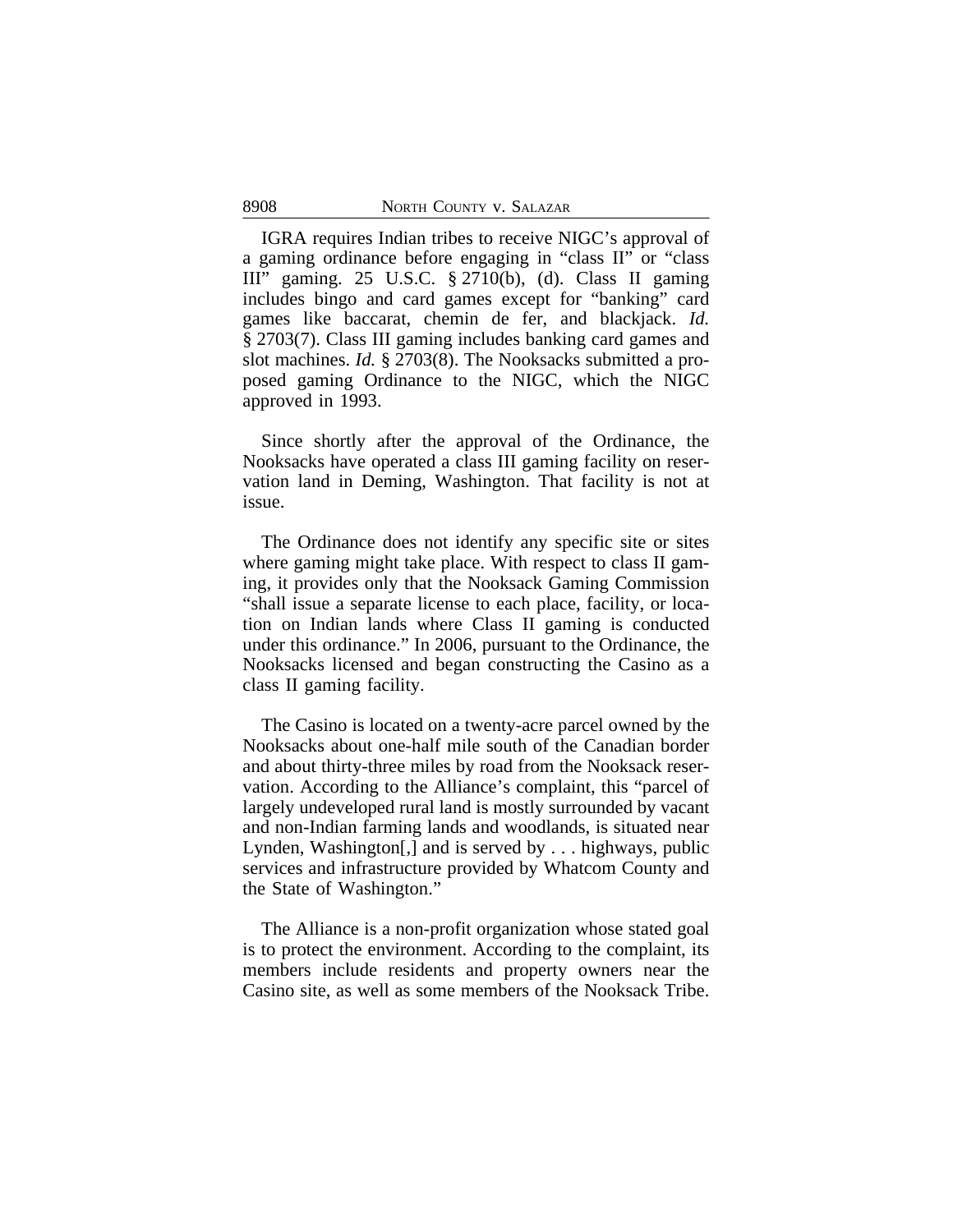In July 2007, the Alliance filed suit in federal district court against Appellees.

IGRA limits tribal gaming to locations on "Indian lands" as defined in 25 U.S.C. § 2703(4). The Alliance claims that the NIGC violated IGRA by failing to determine whether the land on which the Casino is built is Indian land, either in 1993 when it approved the Ordinance or in 2006 when the Nooksacks licensed and began constructing the Casino. The Alliance also claims that Appellees violated NEPA by failing to prepare an EIS in connection with the construction of the Casino.

The district court dismissed the Alliance's suit with prejudice under Federal Rules of Civil Procedure 12(b)(1) and 12(b)(6). The Alliance timely appealed.

#### II. Standard of Review

We review de novo questions of law raised in dismissals under Rules 12(b)(1) and 12(b)(6). *Rhoades v. Avon Prods., Inc.*, 504 F.3d 1151, 1156 (9th Cir. 2007) (Rules 12(b)(1) and 12(b)(6)); *Granite Rock Co. v. Int'l Bhd. of Teamsters, Freight Constr. Gen. Drivers, Warehousemen & Helpers, Local 287 (AFL-CIO)*, 546 F.3d 1169, 1172 (9th Cir. 2008) (questions of law). This court must accept "all allegations of material fact as true and construe them in the light most favorable" to the Alliance. *Parks Sch. of Bus., Inc. v. Symington*, 51 F.3d 1480, 1484 (9th Cir. 1995). With respect to NEPA, "we must ensure that the agency has taken a 'hard look' at the environmental consequences" of proposed actions that constitute "major Federal actions" under 42 U.S.C. § 4332(C). *Blue Mountains Biodiversity Project v. Blackwood*, 161 F.3d 1208, 1211 (9th Cir. 1998).

#### III. Discussion

We address the following questions. First, does the statute of limitations bar the Alliance's challenge to the NIGC's 1993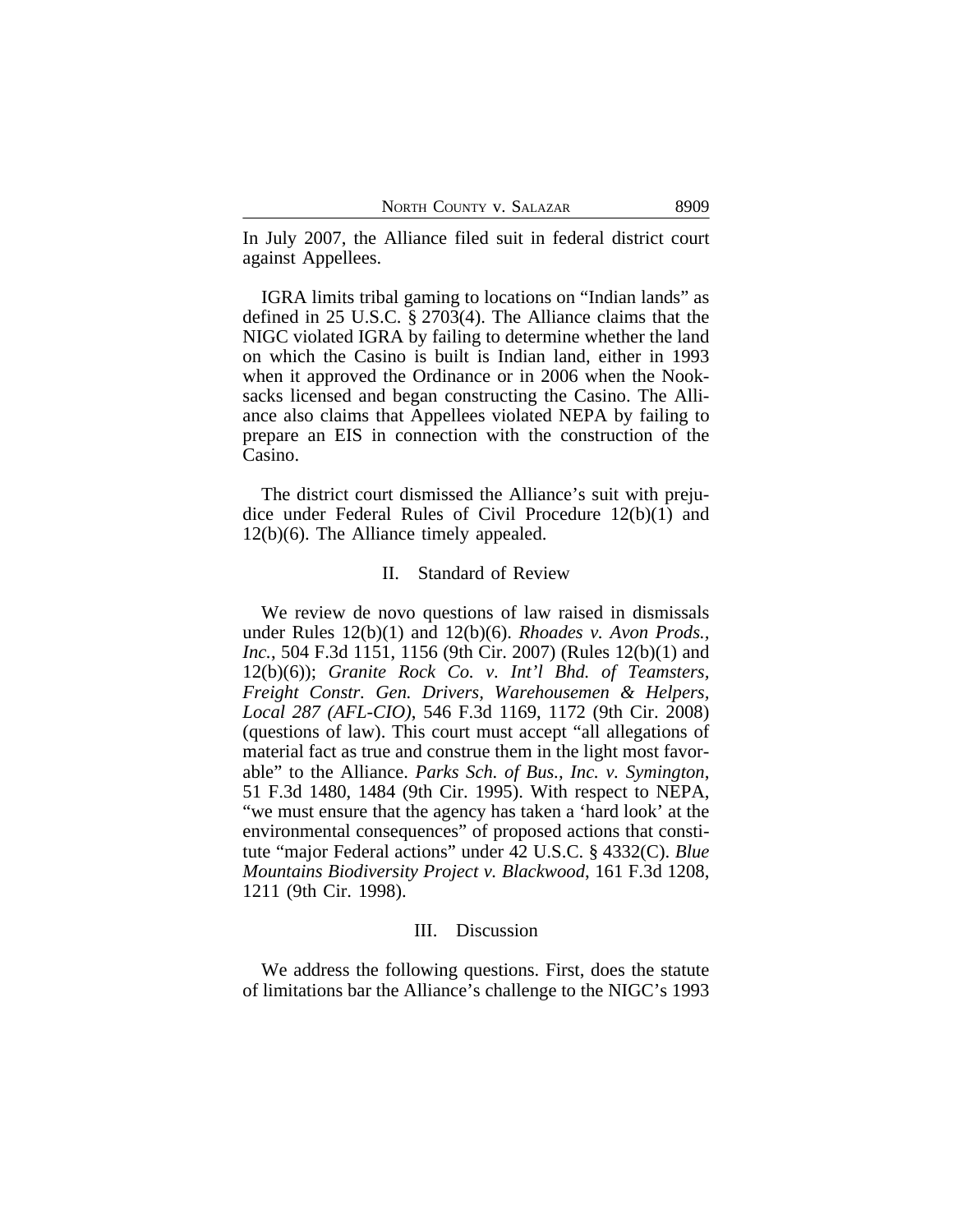approval of the Ordinance? Second, was the NIGC required to determine the status of the land on which the Casino could or would be built, either when it approved the Ordinance in 1993 or before the licensing and construction of the Casino in 2006? Third, did Appellees violate NEPA by failing to prepare an EIS before the licensing and construction of the Casino?

#### A. Statute of Limitations

**[1]** The applicable statute of limitations provides that "every civil action commenced against the United States shall be barred unless the complaint is filed within six years after the right of action first accrues." 28 U.S.C. § 2401(a).

The NIGC approved the Nooksacks' Ordinance in 1993. The construction of the Casino began in 2006. The Alliance filed suit in 2007. The statute of limitations clearly does not bar the Alliance's claim that the NIGC was required to determine in 2006, before licensing and construction, whether the Casino would be located on Indian lands. The question is whether the statute of limitations bars Alliance's claim that the NIGC was required to determine in 1993, when it approved the Ordinance, the status of the land on which the Casino is now located. For the reasons that follow, we conclude that the statute of limitations does not bar that claim.

Our decision in *Wind River Mining Corp. v. United States* ("*Wind River*"'), 946 F.2d 710 (9th Cir. 1991), guides our analysis. In *Wind River*, the Bureau of Land Management ("BLM") had classified certain federal lands as Wilderness Study Areas ("WSAs") in 1979. Mining was forbidden within a WSA. In 1986 and 1987, the Wind River Mining Corporation ("Wind River") asked the BLM to declare that its decision to create WSA 243 was invalid because that particular WSA was not "roadless" as required by statute. The BLM denied the request. In 1987, the Interior Board of Land Appeals denied Wind River's administrative appeal.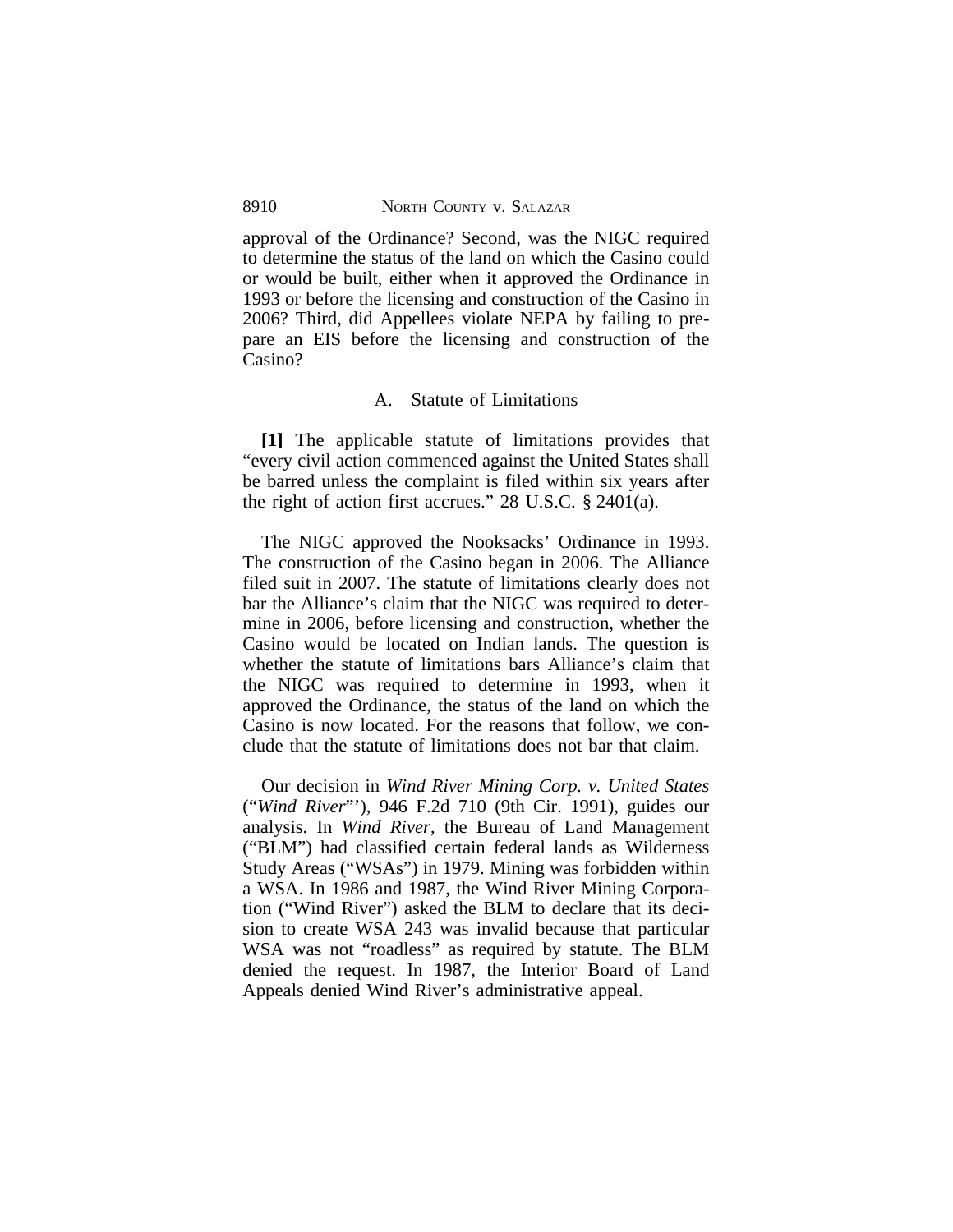**[2]** Wind River filed suit in 1989 alleging that the BLM's 1979 action in creating WSA 243 was ultra vires. We permitted Wind River's claim to proceed:

If . . . a challenger contests the substance of an agency decision as exceeding constitutional or statutory authority, the challenger may do so later than six years following the decision by filing a complaint for review of the adverse application of the decision to the particular challenger. Such challenges, by their nature, will often require a more "interested" person than generally will be found in the public at large. For example, assuming that Wind River's challenge to the designation of WSA 243 is merited, no one was likely to have discovered that the BLM's 1979 designation of this particular WSA was beyond the agency's authority until someone actually took an interest in that particular piece of property, which only happened when Wind River staked its mining claims. The government should not be permitted to avoid all challenges to its actions, even if *ultra vires*, simply because the agency took the action long before anyone discovered the true state of affairs.

# *Id*. at 715.

In *Artichoke Joe's California Grand Casino v. Norton* ("*Artichoke Joe's*"), 278 F. Supp. 2d 1174 (E.D. Cal. 2003), plaintiffs challenged the Department of Interior's decision to grant federal recognition of the Lytton Rancheria of California as an Indian tribe, even though the challenge was brought more than six years after the recognition occurred. Applying *Wind River*, the district court held that plaintiffs' challenge was not time-barred. It wrote:

Plaintiffs' claim concerning recognition of Lytton as a tribe is a substantive challenge to the Secretary's recognition decision. Further, when the Secretary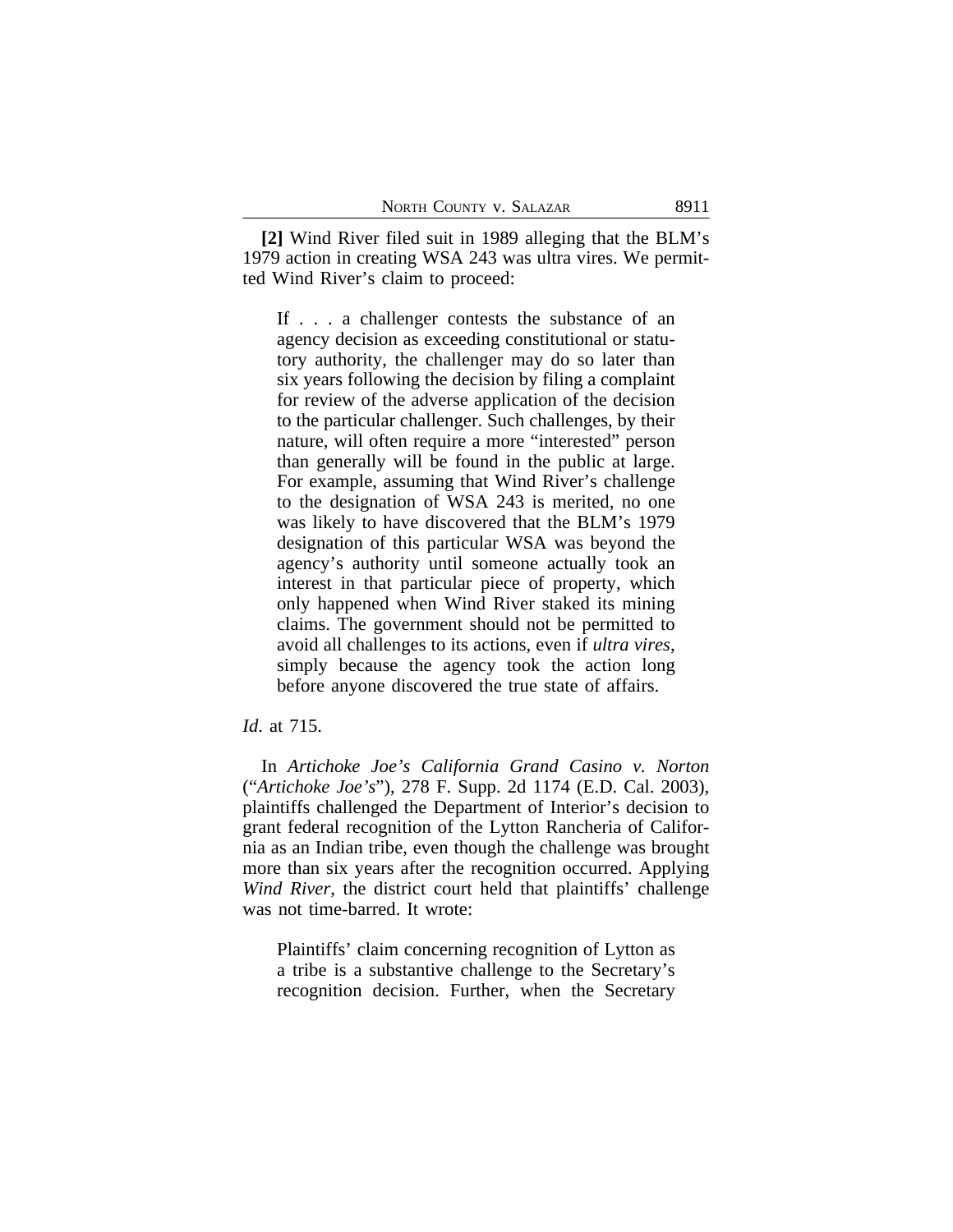made the decision to . . . grant Lytton federal recognition in 1991, plaintiffs could have had no idea that Lytton's tribal status would affect them [by leading to tribal gaming nearby].

278 F. Supp. 2d at 1183.

**[3]** Like the plaintiffs in *Wind River* and *Artichoke Joe's*, the Alliance argues that the NIGC acted ultra vires in approving the Nooksacks' proposed Ordinance in 1993 without first making an Indian lands determination for locations where gaming would be permitted under the Ordinance. "[N]o one was likely to have discovered" that the NIGC's approval was "beyond the agency's authority until someone actually took an interest in" it. *Wind River*, 946 F.2d at 715. The Alliance "took an interest" in 2006 when construction of the Casino began near some of its members' properties. The Alliance "could have had no idea" in 1993 that the NIGC's approval of the Nooksacks' Ordinance "would affect them" in 2006 by leading to construction of a casino thirty-three miles from the Nooksack reservation. *See Artichoke Joe's*, 278 F. Supp. 2d at 1183.

**[4]** We therefore conclude that the statute of limitations does not bar the Alliance's claim that NIGC was required to determine in 1993 the "Indian lands" status of the parcel on which the Casino was built in 2006.

B. NIGC Duty to Determine Indian Lands Status

The Alliance claims that the NIGC was required to determine the status of the land on which the Casino could or would be built, either in 1993, when it approved the Ordinance, or in 2006, before the licensing and construction of the Casino. The Alliance contends that the parcel on which the Casino is built is not "Indian land" within the meaning of 25 U.S.C. § 2703(4). However, this question is not before us, as the Alliance acknowledges. Rather, the question before us is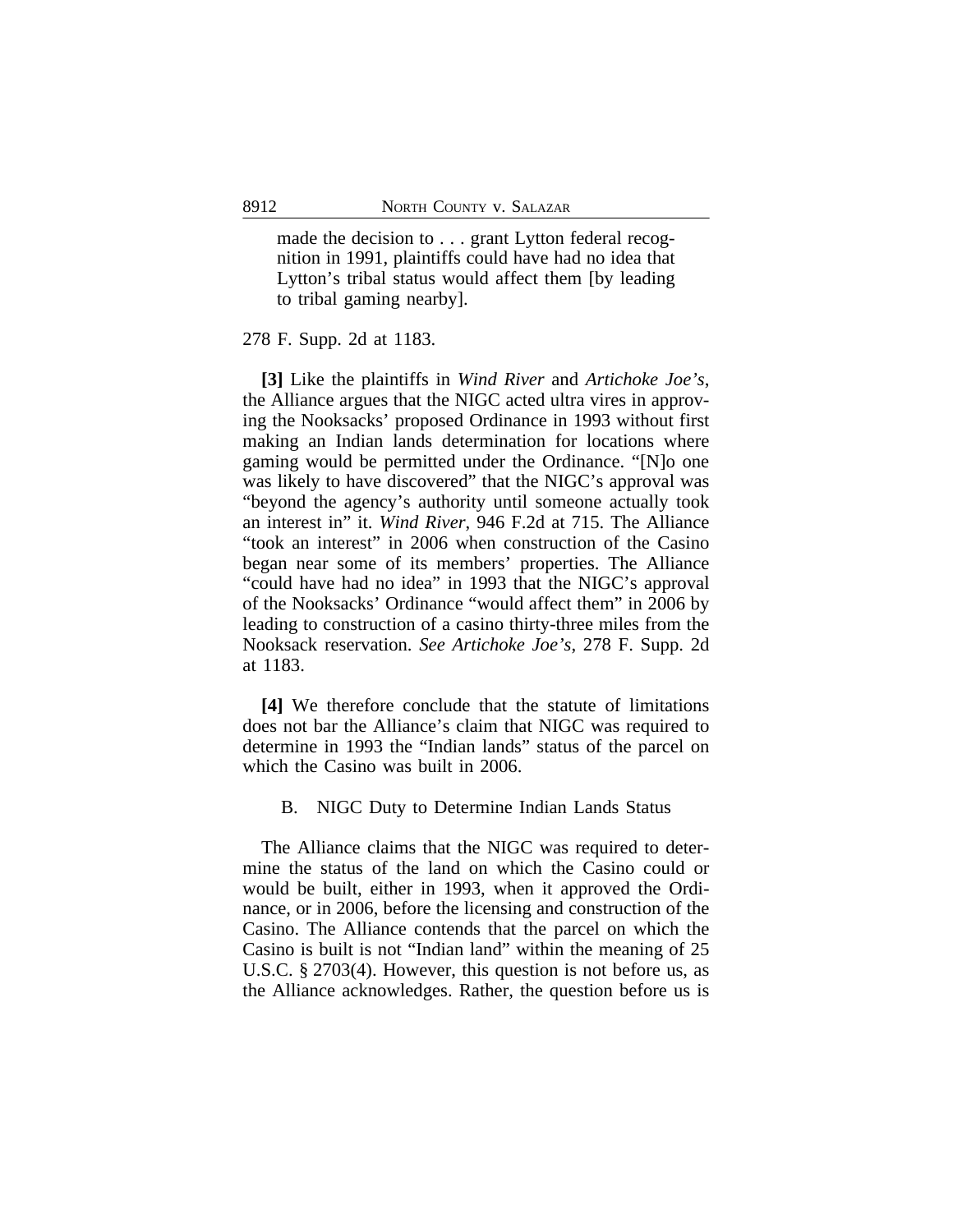whether IGRA required the NIGC to determine the Indian lands status of the Casino parcel in 1993 or 2006.

#### 1. Subject Matter Jurisdiction

We first address our jurisdiction to review the 1993 action, and 2006 inaction, of the NIGC. IGRA specifies various circumstances in which federal courts may review the decisions of the NIGC: "Decisions made by the Commission pursuant to section[ ] 2710 [tribal gaming ordinances], . . . of this title shall be final agency decision for purposes of appeal to the appropriate Federal district court pursuant to chapter 7 of Title 5." 25 U.S.C. § 2714. The NIGC's 1993 approval of the Nooksacks' Ordinance was a decision "made by the Commission pursuant to section[ ] 2710." We therefore conclude that we have jurisdiction under § 2714 to review that decision. That is, we have jurisdiction to determine whether the NIGC was required, as part of its approval of the Ordinance in 1993, to make an Indian lands determination with respect to the parcel on which the Casino is located.

The Administrative Procedure Act ("APA") provides that a federal court has jurisdiction to "compel agency action unlawfully withheld or unreasonably delayed." 5 U.S.C. § 706(1). Appellees appear to concede that we have jurisdiction under this section. We agree with Appellees' apparent concession and conclude that we have jurisdiction. *See Confederated Tribes of the Umatilla Indian Reservation v. Bonneville Power Admin.*, 342 F.3d 924, 930 (9th Cir. 2003) (for judicial review under § 706(1), petitioners "must at least show 'agency recalcitrance . . . in the face of clear statutory duty or . . . of such magnitude that it amounts to an abdication of statutory responsibility' " (ellipses in original)).

# 2. Merits

#### a. NIGC's Approval of the Ordinance in 1993

It is undisputed that IGRA authorizes tribal gaming only on "Indian lands" as defined in 25 U.S.C. § 2703(4). IGRA pro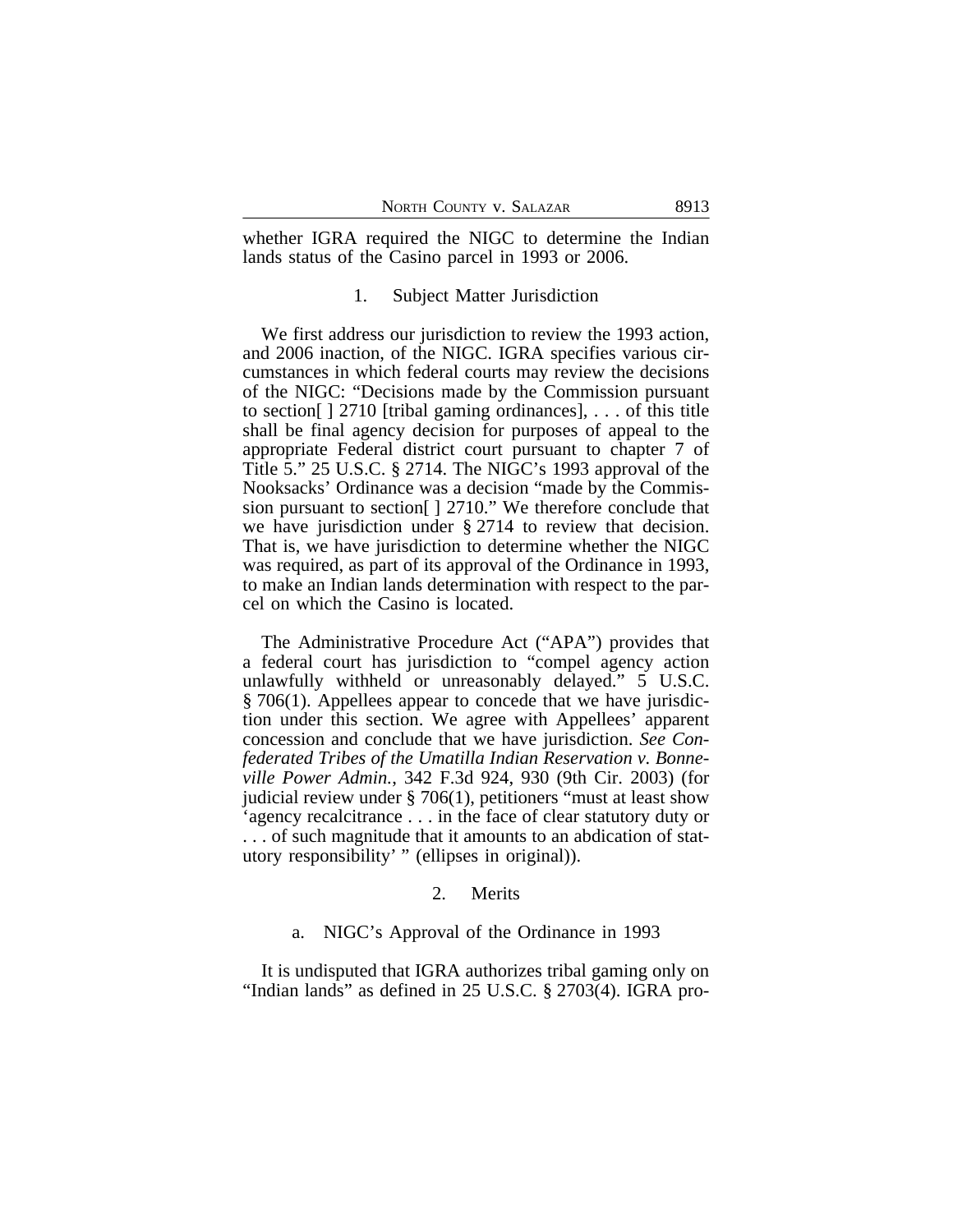vides that Congress finds that "Federal law does not provide clear standards or regulations for the conduct of gaming *on Indian lands*." 25 U.S.C. § 2701(3) (emphasis added). IGRA establishes "independent Federal regulatory authority" and "Federal standards" for gaming "*on Indian lands*." *Id.* § 2702(3) (emphasis added). IGRA provides that an Indian tribe can engage in "class II gaming *on Indian lands* within such tribe's jurisdiction" if certain conditions are met. *Id.* § 2710(b)(1) (emphasis added). Indian tribes are required to issue separate licenses "for each place, facility, or location *on Indian lands* at which class II gaming is conducted." *Id.* (emphasis added). IGRA provides that class III gaming "shall be lawful *on Indian lands* only" if certain conditions are met. *Id.* § 2710(d)(1) (emphasis added).

**[5]** Tribal gaming on non-Indian lands is not authorized by or regulated under IGRA. A notice of final rulemaking published by the NIGC in February 2008 stated that "IGRA requires that all gaming take place *on* '*Indian lands*' " and "[g]aming that does not take place on Indian lands is subject to all state and local gambling laws and federal laws apart from IGRA." Facility License Standards, 73 Fed. Reg. 6019, 6022 (Feb. 1, 2008) (emphasis added).

The Chairman of the NIGC is required to approve any proposed tribal ordinance concerning class II gaming if the proposed ordinance meets certain specified conditions. 25 U.S.C. § 2710(b)(2) ("The Chairman *shall* approve any tribal ordinance . . . if such ordinance . . . provides . . . ." (emphasis added)). For example, the proposed ordinance must provide (subject to one exception not relevant here) that the tribe will have "the sole proprietary interest and responsibility for the conduct of any gaming activity"; that the net revenues from the gaming activity will be used only for certain specifically described purposes, such as funding tribal government and providing for the general welfare of the tribe; that there will be "annual outside audits"; and that the construction, maintenance, and operation of the gaming facility will be conducted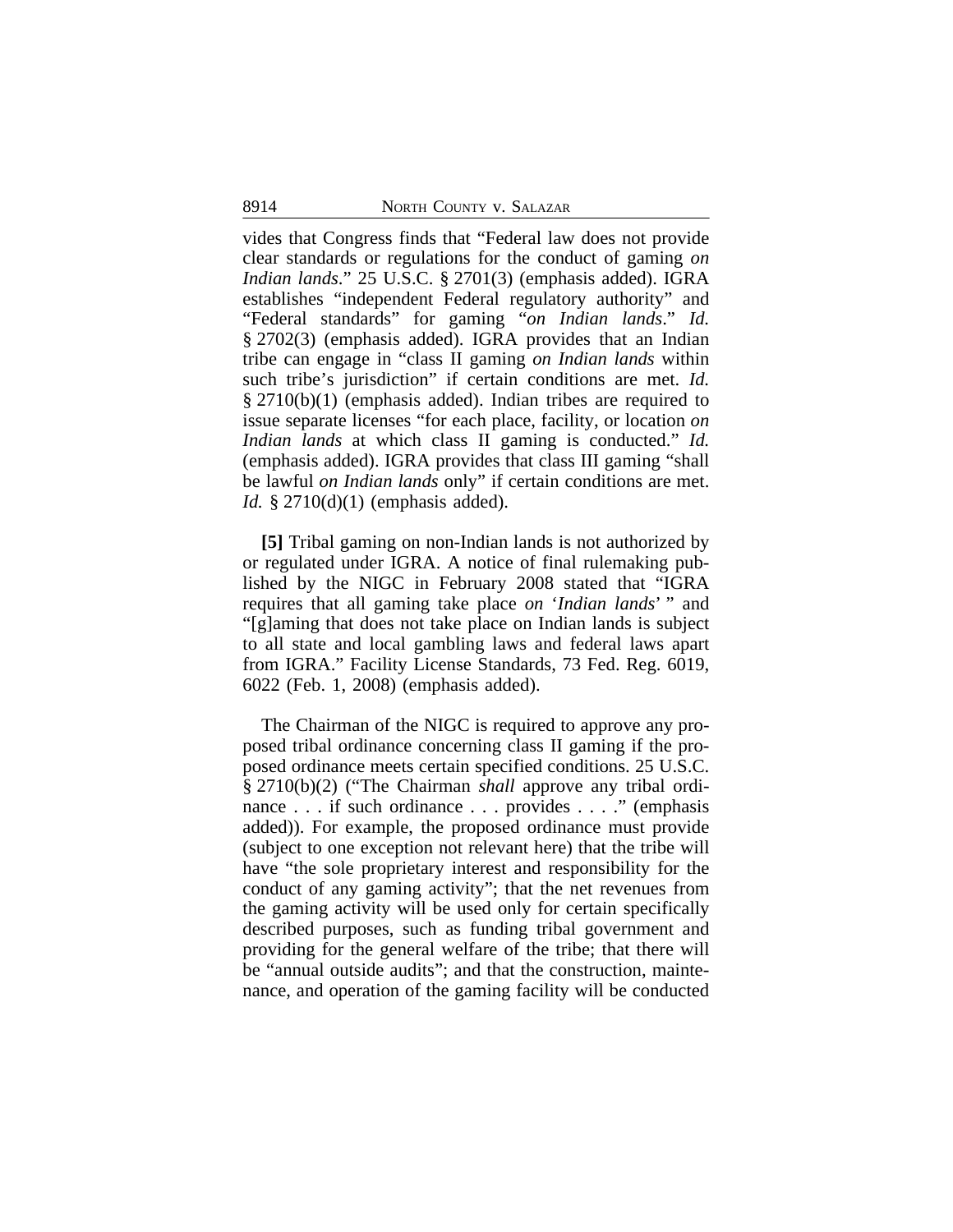in such a manner as to protect the environment and the public health and safety. *Id.* § 2710(b)(2)(A)-(C), (E); *see also* 25 C.F.R. §§ 522.4, 522.6.

**[6]** There is no explicit requirement in IGRA that, as a precondition to the NIGC's approval, a proposed ordinance identify the specific sites on which the proposed gaming is to take place. IGRA specifies only that, pursuant to an approved ordinance, "[a] separate licence issued by the Indian tribe shall be required for each place, facility, or location on Indian lands at which class II gaming is conducted." 25 U.S.C. § 2710(b)(1). However, the Alliance argues that NIGC's duty to make an Indian lands determination before approving an ordinance is implicit in IGRA.

The Alliance points out that IGRA provides that the NIGC "shall approve any tribal ordinance or resolution concerning the conduct, or regulation of class II gaming *on the Indian lands* within the tribe's jurisdiction" if it satisfies the conditions referred to above. *Id*. § 2710(b)(2) (emphasis added); *see also id.* § 2710(d)(2)(B) (same for approval of class III gaming ordinances). The Alliance argues that the italicized language not only limits the ordinances that the NIGC can approve to those that permit gaming on Indian lands, but also imposes on the NIGC an obligation to make an Indian lands determination when it approves a proposed ordinance. Implicit in the Alliance's argument is a contention that a proposed gaming ordinance must specifically identify all the sites at which gaming could or would take place.

In support of its argument, the Alliance cites *Citizens Against Casino Gambling in Erie County v. Kempthorne* ("*Erie County*"), 471 F. Supp. 2d 295 (W.D.N.Y. 2007). Plaintiff in *Erie County* challenged the NIGC's decision to approve a tribal gaming ordinance without first making an "Indian lands" determination. The district court in *Erie County* wrote: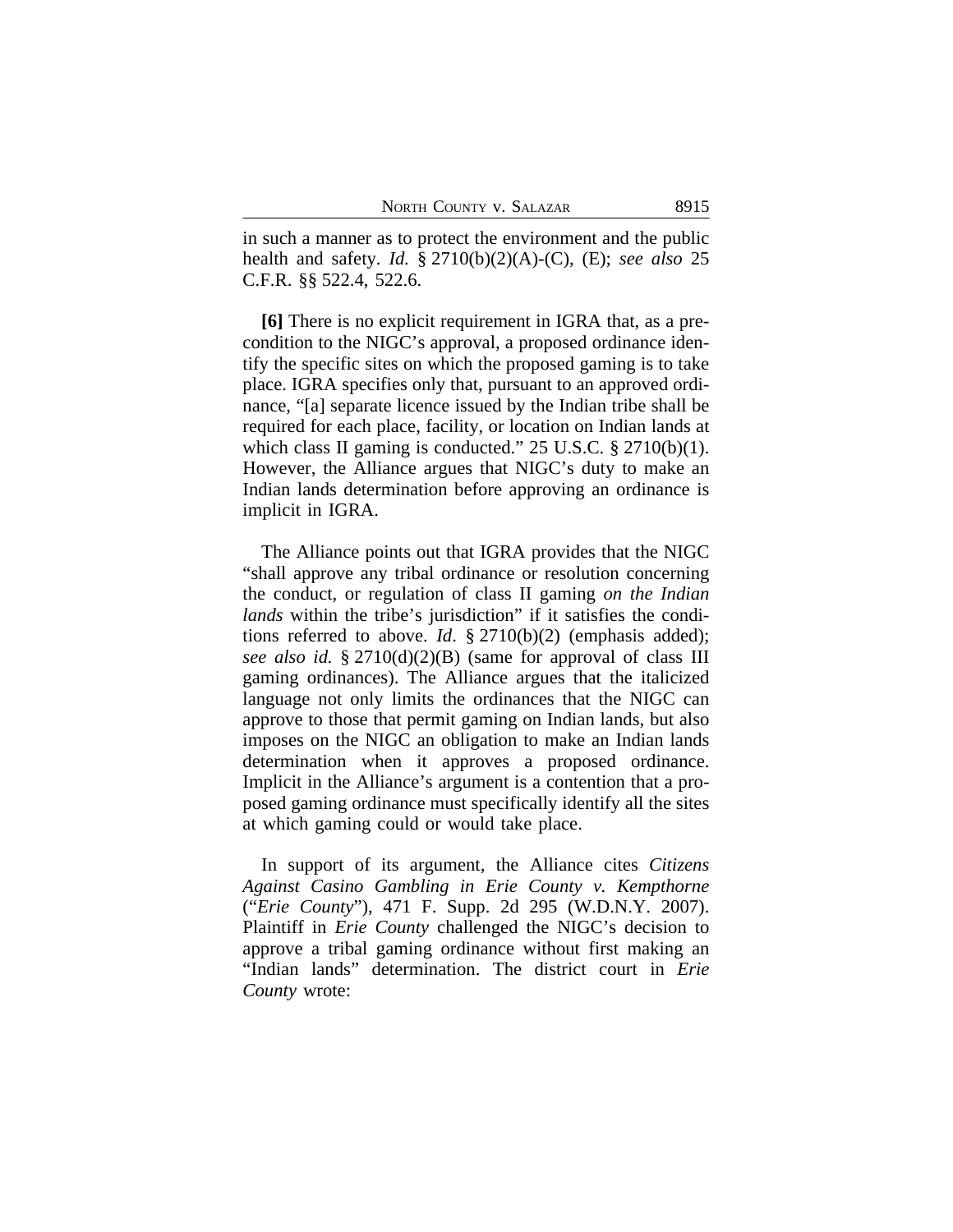Whether proposed gaming will be conducted *on Indian lands* is a critical, threshold jurisdictional determination of the NIGC. Prior to approving an ordinance, the NIGC Chairman must confirm that the situs of proposed gaming is Indian lands. If gaming is proposed to occur on non-Indian lands, the Chairman is without jurisdiction to approve the ordinance.

*Id.* at 323-24. The court held that "the NIGC Chairman has a duty to determine whether a tribe's proposed gaming will occur on Indian lands before affirmatively approving an ordinance." *Id.* at 324.

The gaming ordinance at issue in *Erie County* was different from the Ordinance at issue in this case. The ordinance in that case was a tribal-state compact between the Seneca Nation and the State of New York that was submitted to the NIGC as a proposed class III gaming ordinance. The compact identified three possible sites for class III gaming. It identified the precise location of two of the three sites. It identified the location of the third site more generally as land "in Erie County, at a location in the City of Buffalo to be determined by the [Seneca] Nation." *Id.* at 327. As part of the compact, the State agreed to assist the Seneca Nation in acquiring parcels at two sites, including the generally described site in the City of Buffalo, and to assist the Seneca Nation in achieving Indian land status for the parcels. After the ordinance was approved by the NIGC, the Seneca Nation purchased a specific parcel in Buffalo. Plaintiffs, who objected to gaming on the Buffalo parcel, contended that the Chairman of the NIGC erred "when he approved the Ordinance without making an 'Indian land' determination with respect to property the [Seneca Nation] intended to acquire for gaming purposes." *Id*. at 322. The district court agreed and vacated the NIGC's approval of the ordinance with respect to the Buffalo parcel, remanding to the NIGC for a determination of the Indian lands status of the parcel. *Id.* at 327.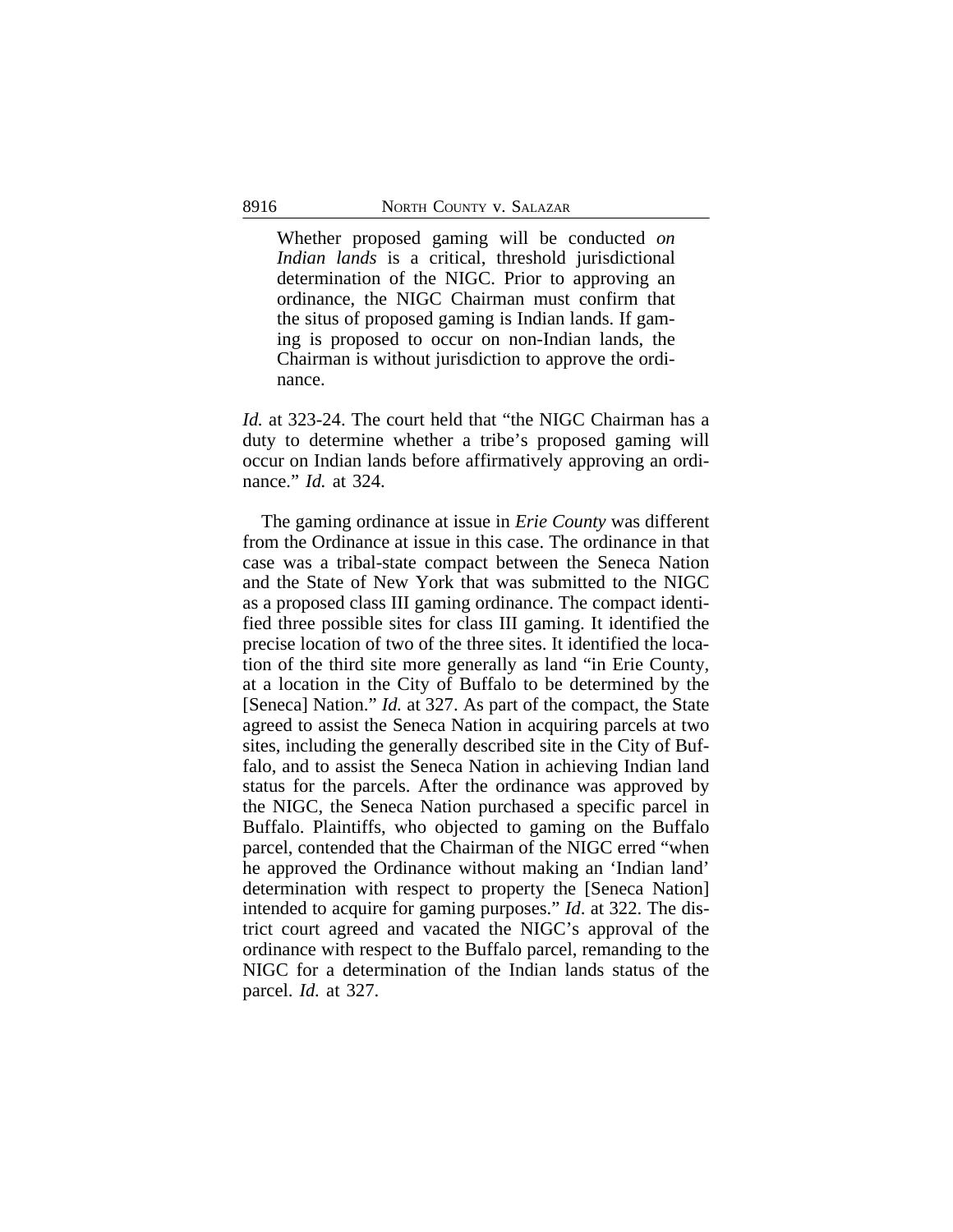**[7]** We are willing to assume without deciding that the district court in *Erie County* was correct in concluding that the NIGC had an obligation to determine the Indian lands status of the Buffalo parcel when it approved the interstate compact as a gaming ordinance for the Seneca Nation. But the Ordinance in the case before us is quite different from the ordinance at issue in *Erie County*.<sup>1</sup> In the Nooksack Ordinance, no potential gaming sites are identified, either specifically or generally. The only part of the Ordinance that refers in any way to Indian lands is § 56.04.030, which provides that the Nooksack Gaming Commission "shall issue a separate license to each place, facility, or location on Indian lands where Class II gaming is conducted under this ordinance." The letter from the Chairman of the NIGC approving the Nooksack Ordinance stated, "It is important to note that the gaming ordinance is approved for gaming only on Indian lands as defined in the IGRA." But, like the Ordinance itself, the letter identified no potential gaming site, either specifically or generally.

The NIGC states in its brief to us that when a site-specific ordinance is presented for approval it has an obligation to make an Indian lands determination for the specifically identified site or sites. In that circumstance, it makes sense for the NIGC to make an Indian lands determination for the site or sites specifically identified in the proposed ordinance. However, the NIGC contends that it has no obligation to make an Indian lands determination when approving a non-sitespecific ordinance.

**[8]** The NIGC contends that the text of IGRA does not oblige a tribe to specify in a proposed ordinance, as a condition of the NIGC's approval, all (or even any) of the sites at which the tribe might conduct class II gaming. Nor can we find such an obligation in the statutory text. Absent such an obligation, it would be absurdly impractical to require the

<sup>&</sup>lt;sup>1</sup>We take judicial notice of the Ordinance and the letter from the NIGC approving it. Both documents are available to the public.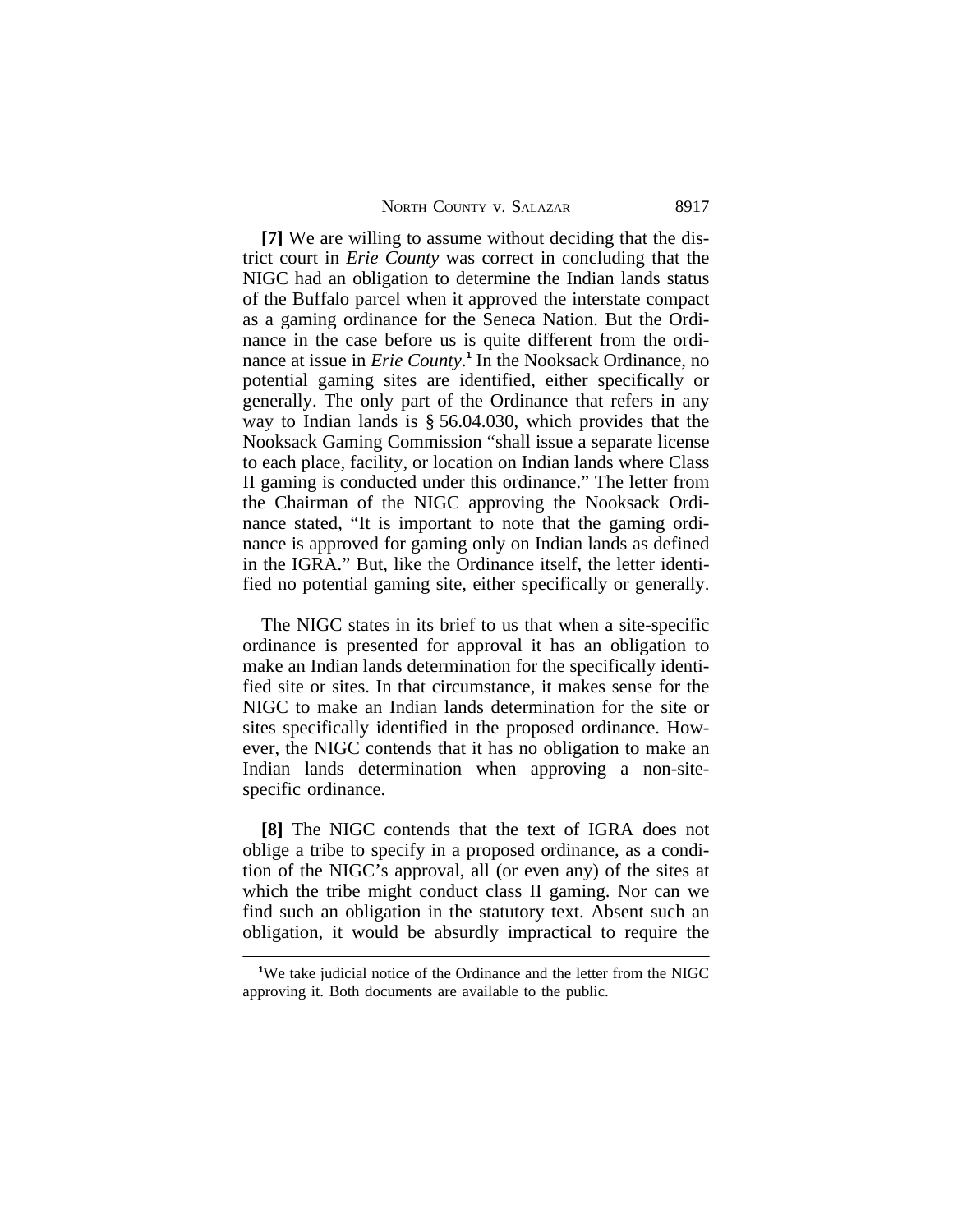NIGC to make an Indian lands determination as part of its approval of an ordinance. In effect, the NIGC would be required to make an Indian lands determination for all lands that are owned, or could be owned in the future, by the tribe and on which the tribe might wish to conduct gaming.

The Alliance appears to recognize the impracticality of requiring the NIGC to make an Indian lands determination as part of its approval of a non-site-specific ordinance. It argues, in effect, that any proposed ordinance submitted to the NIGC must be site-specific. In support of this argument, the Alliance points to one of the enumerated criteria that a proposed class II gaming ordinance must satisfy. Section  $2710(b)(2)(E)$  states that a proposed ordinance must provide that "the construction and maintenance of *the gaming facility*, and the operation of that gaming is conducted in a manner which adequately protects the environment and the public health and safety." 25 U.S.C. § 2710(b)(2)(E) (emphasis added). The Alliance argues that the italicized language necessarily implies that a proposed gaming ordinance must identify specific gaming facilities. We are not convinced. This is the only provision in IGRA that could be read to imply that gaming ordinances must identify specific gaming sites. It is undisputed that in practice most gaming ordinances approved by the NIGC do not identify specific sites. Moreover, if "*the* gaming facility" is meant to be read literally as the Alliance suggests, this implies that each ordinance is limited to a *single* gaming facility. IGRA plainly contemplates otherwise. *See id.*  $$2710(b)(1).$ 

**[9]** We conclude that IGRA does not require a tribe to submit a site-specific proposed ordinance as a condition of approval by the NIGC under § 2710(b). We also conclude that the NIGC was not required in 1993, when it approved the Nooksacks' non-site-specific Ordinance, to make an Indian lands determination for the parcel on which the Casino is located.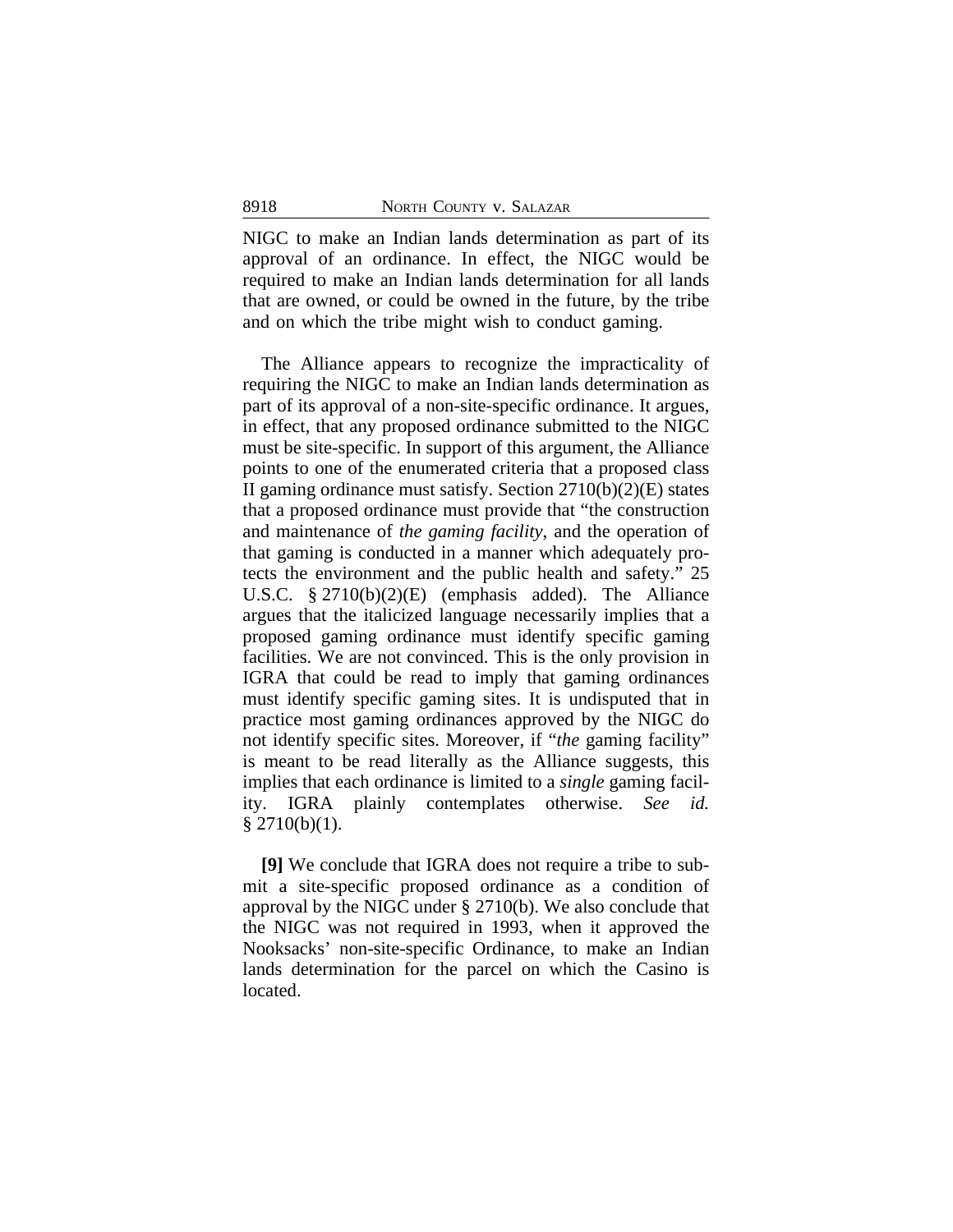#### b. NIGC's Failure to Act in 2006

**[10]** In the alternative, the Alliance claims that the NIGC was required to make an Indian lands determination when the Nooksacks licensed and began construction of the Casino in 2006. However, the Alliance points to nothing in the text of IGRA, or in any implementing regulation in effect in 2006, that required the NIGC to make an Indian lands determination when a tribe licensed or began construction of a class II gaming facility already authorized by a non-site-specific ordinance. Nor have we been able to find anything in the text of IGRA, or in the regulations in effect in 2006, so requiring. We therefore conclude that NIGC was under no judicially enforceable obligation to make an Indian lands determination in 2006. *See Confederated Tribes*, 342 F.3d at 930.

## 3. 2008 Regulations

We recognize that IGRA, and its implementing regulations in effect at the times relevant to this suit, operated somewhat awkwardly. A tribe could obtain NIGC approval of a non-sitespecific ordinance authorizing class II gaming, and license and build a class II gaming facility pursuant to that ordinance on land that does not constitute Indian land under § 2703(4). If neither the NIGC nor the State initiates a proceeding to enjoin the construction or operation of the facility on the ground that it is not located on Indian land, the tribe could end up operating a class II gaming facility on non-Indian lands in violation of IGRA. We do not say that this happened in this case, for we do not know — and are not asked to decide whether the Casino is located on Indian lands. But we recognize that because neither the NIGC nor the State has initiated a proceeding seeking to stop the Nooksacks from constructing and operating the Casino, there has not been, and perhaps never will be, any authoritative Indian lands status determination.

In 2008, the NIGC promulgated regulations that ameliorated the awkwardness we have just described. The validity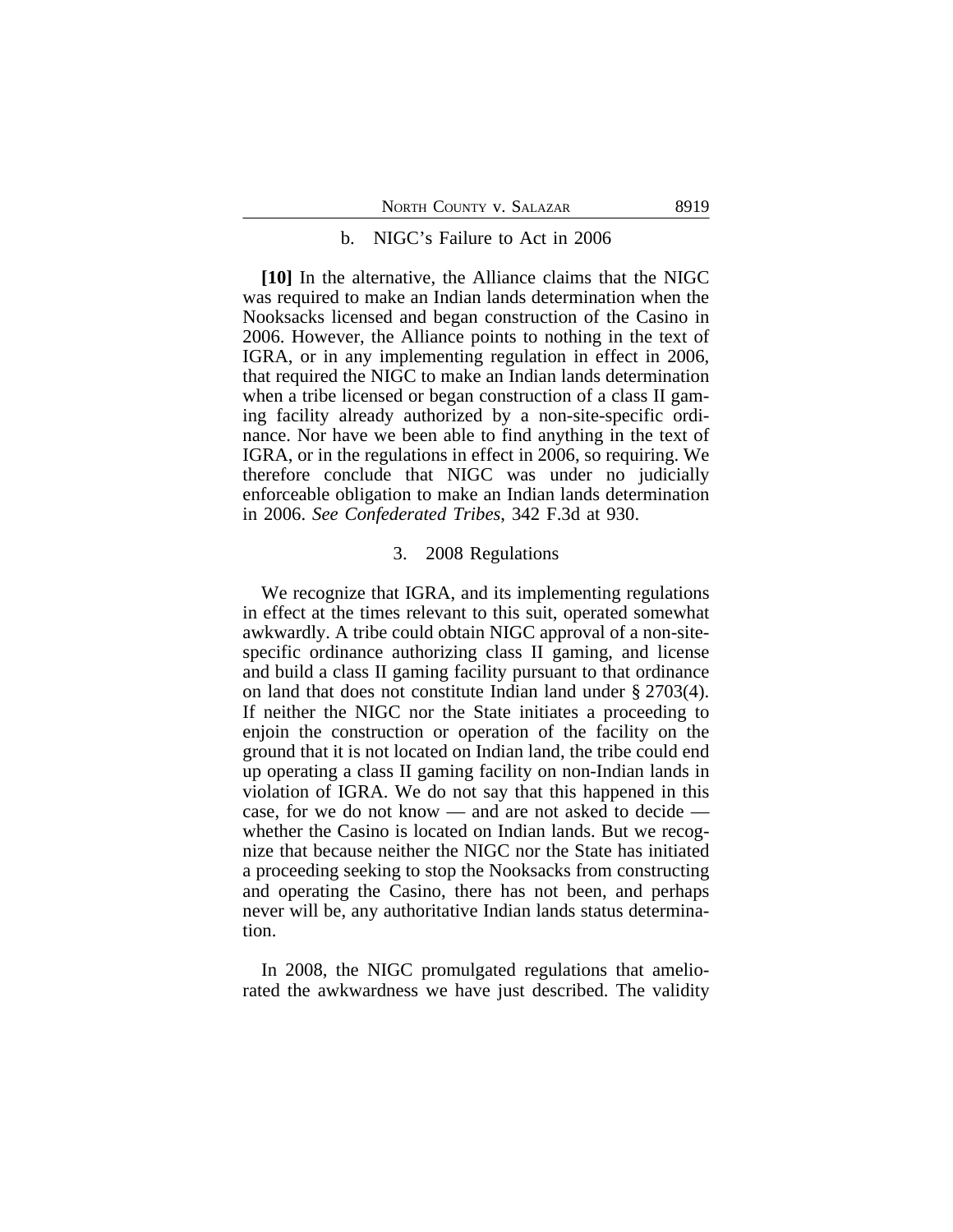and proper interpretation of these new regulations is not before us, and we mention them only to point out that the NIGC seems to be aware of the practical difficulties presented under the law and regulations as they existed at the times relevant to this suit. Under newly promulgated 25 C.F.R. § 522.2(i), the NIGC is authorized to require that a tribe submit Indian lands information when submitting a proposed ordinance for approval. That section provides that "[a] tribe shall provide Indian lands . . . documentation that the Chairman [of the NIGC] may in his or her discretion request as needed." Further, newly promulgated 25 C.F.R. § 559, which regulates the licensing of gaming facilities already approved under an ordinance, now furthers the "purpose" of "ensur[ing] that each place, facility, or location where class II or class III gaming will occur is located on Indian lands eligible for gaming[.]" *Id.* § 559.1(a). The regulation requires a tribe to "submit to the Chairman [of the NIGC] a notice that a facility license is under consideration for issuance at least 120 days before opening any new place, facility, or location on Indian lands where class II or class III gaming will occur." *Id.* § 559.2(a). That notice must contain specified information about the location and status of the property on which the facility is to be located, so that the NIGC may determine whether the property is Indian lands eligible for gaming. *See id.* 

# 4. Dissent

The dissent states that we "disregard the most salient fact of this case" — that the Casino "may or may not be on Indian lands." Diss. Op. at 8923. It goes on to state that under our approach, "we may never know whether the casino is on Indian lands, and the North County Community Alliance cannot get judicial review to determine whether the casino is properly on Indian lands or not." *Id.* It is true that we may never get an authoritative determination of the Indian land status of the Casino. But it is not true that we disregard the possibility that an Indian casino might be built on non-Indian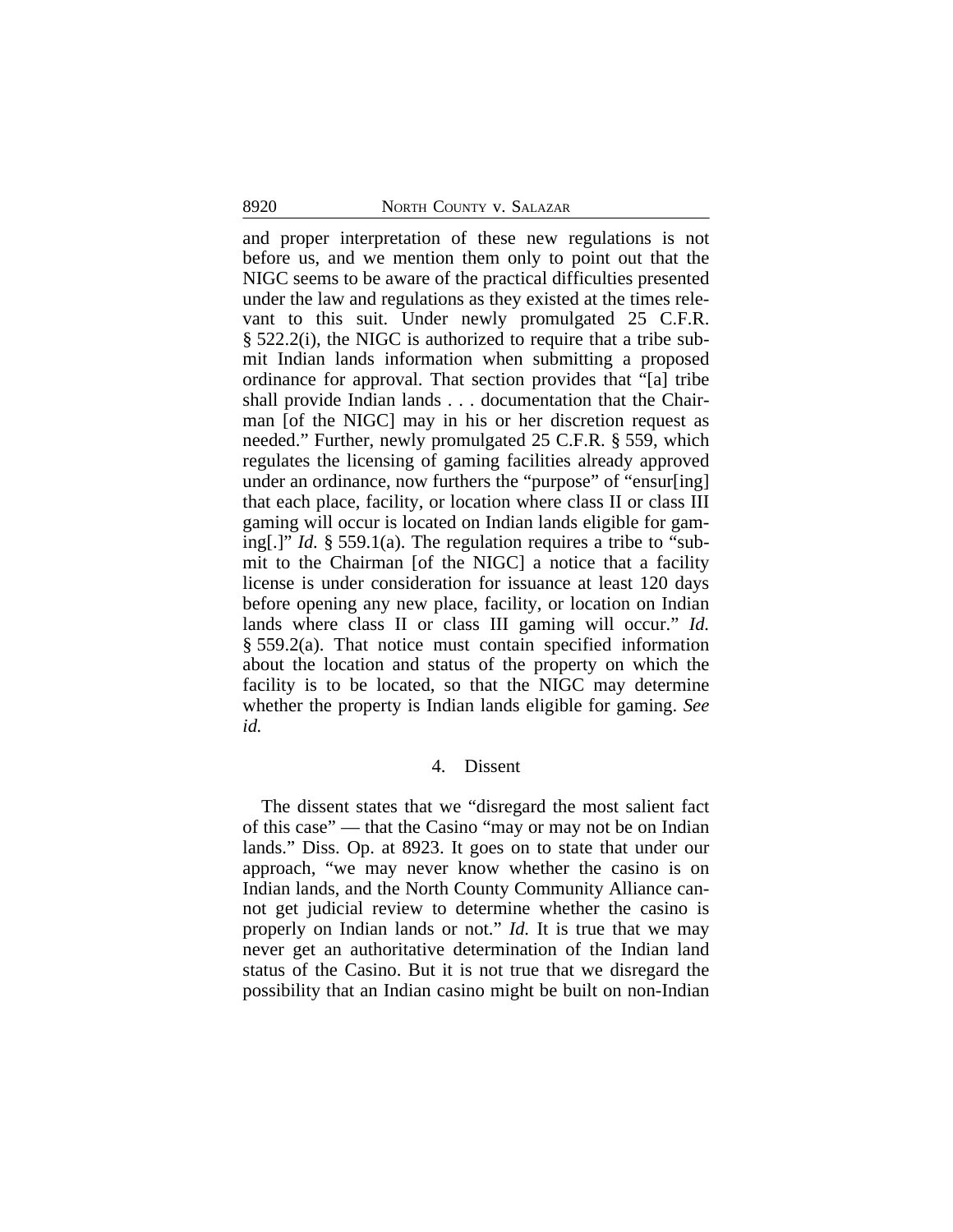land. We openly acknowledge that this is a possibility. Nor is it true that under our approach there can never be an authoritative administrative or judicial determination of the Indian lands status of a proposed or newly constructed casino.

**[11]** Both the NIGC and the States have authority to bring proceedings against Indian gaming facilities located on non-Indian land. Under  $25 \text{ U.S.C. }$  \$  $2713(b)(1)$  and  $(2)$ , the NIGC has the authority to order a closure of "an Indian game for substantial violation of the provisions of this chapter." Such provisions include a requirement that gaming be conducted on Indian lands, as the dissent agrees. Further, if Indian gaming is conducted on non-Indian lands, it is subject to gaming regulations of the State in which the gaming facility is located. If a State believes that an Indian casino is located on non-Indian lands, it may bring an appropriate proceeding in state court to ensure compliance with state law. If the casino is located on non-Indian land and its operation is forbidden under state law, there is nothing in federal law to prevent a state court from enjoining its operation.

**[12]** We recognize that enforcement or injunctive proceedings by the NIGC or the State are not the same thing as private causes of action brought by an objecting party such as the Alliance. An objecting party may encourage the NIGC or the State to bring such proceedings, but the decision actually to bring a proceeding will be that of the NIGC or the State. For reasons that do not appear in the record, neither the NIGC nor the State has seen fit to bring such a proceeding in this case.

**[13]** We also recognize that post-construction enforcement or injunctive proceedings against Indian casinos by the NIGC or a State are a less desirable alternative than pre-construction determinations of Indian land status for such casinos. In apparent recognition of this fact, the NIGC has recently promulgated the regulations described above. With the new regulations on the books, it may well turn out that pre-construction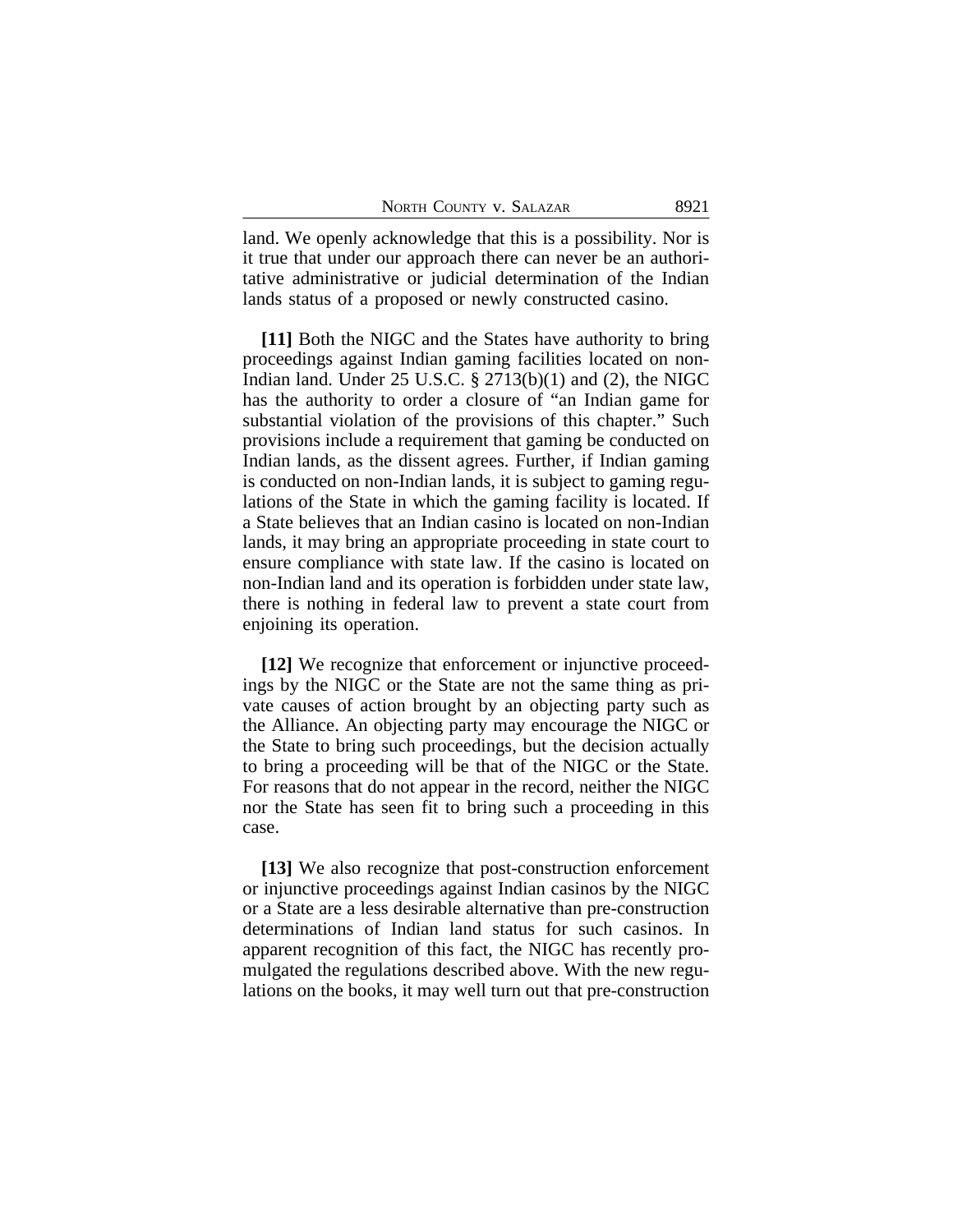determinations by the NIGC of Indian land status will become the norm for Indian gaming facilities.

**[14]** The question before us is not whether IGRA and the regulations that existed at the times relevant to this suit were ideally suited to resolving, in a timely fashion, the Indian land status for proposed tribal casinos. The question, rather, is whether IGRA and the then-governing regulations required the NIGC to make an Indian lands determination in 1993 when it approved the Nooksacks' proposed non-site-specific Ordinance, or in 2006 before the Nooksacks began construction of the Casino. For the reasons given above, we conclude that the NIGC had no such obligation.

# C. NEPA

**[15]** The Alliance claims that NIGC's failure to make an Indian lands determination constituted a "major Federal action[ ]" under 42 U.S.C. § 4332(C) requiring environmental review, including preparation of an EIS, under NEPA. We disagree. There has been no major federal action in this case. Therefore, the Appellees had no obligation under NEPA.

# Conclusion

**[16]** We hold that the Alliance's claim that the NIGC was required under IGRA to make an Indian lands determination for the parcel on which the Casino is located is not timebarred. We further hold that the NIGC was not required in 1993 to make an Indian lands determination as part of its approval of the Nooksacks' Ordinance, or in 2006 when the Nooksacks licensed and began construction of the Casino. Finally, we hold that Appellees did not violate NEPA. We therefore affirm the district court's dismissal of the Alliance's complaint under Rule 12(b)(6).

## AFFIRMED.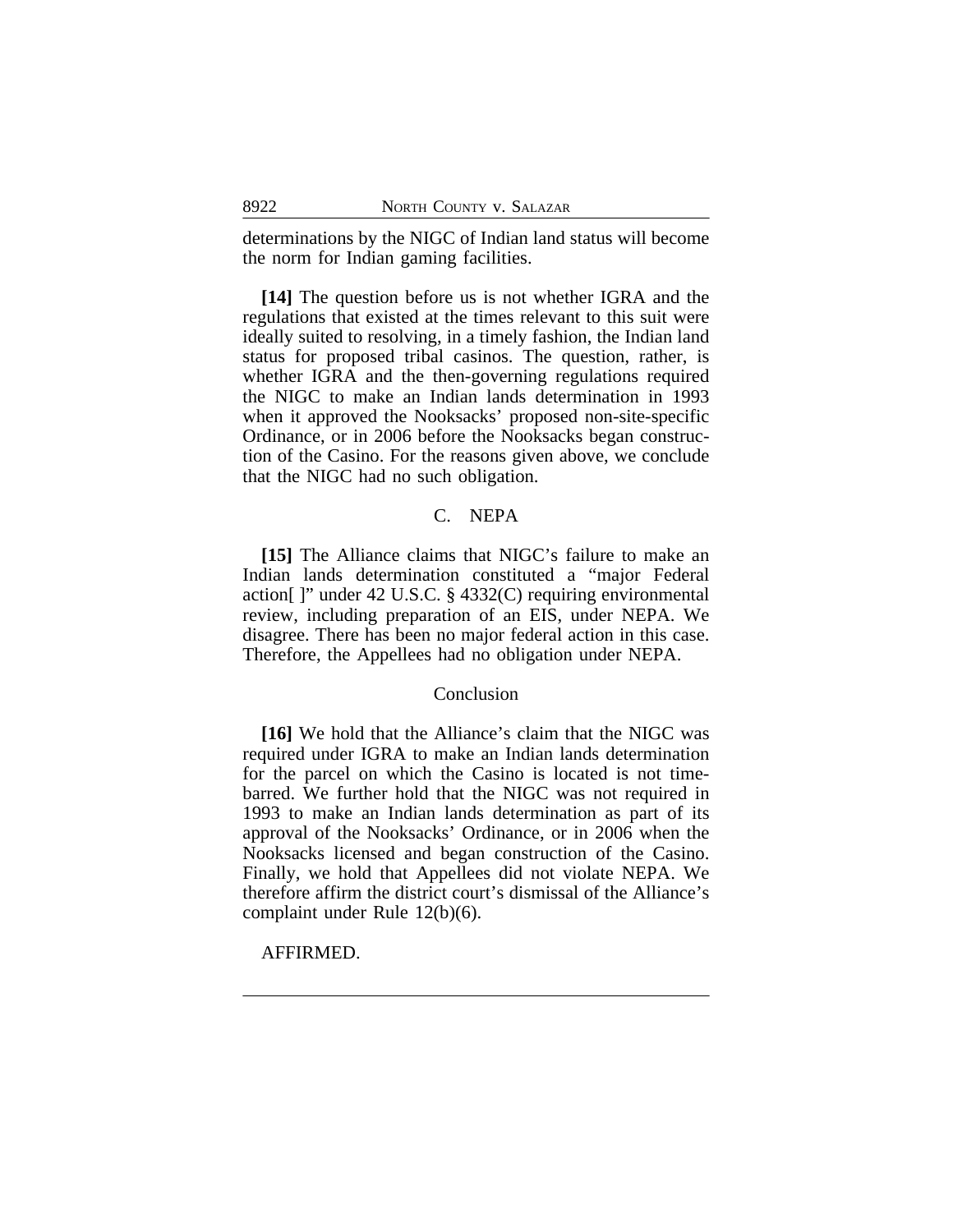|  | NORTH COUNTY V. SALAZAR | 8923 |
|--|-------------------------|------|
|  |                         |      |

GOULD, Circuit Judge, concurring in part, dissenting in part:

I concur in the majority's opinion Parts I, II, III A, III B 1, III B 2 A, and III C. But I dissent from the majority's conclusions in Part III B 2 B, III B 3, and III B 4 that the NIGC was not required to make an "Indian lands" determination before the casino construction began. I would reverse the district court on this issue. I regret that the majority disregards the most salient fact of this case: The Nooksack Tribe built a casino that may or may not be on Indian lands. The majority acknowledges that we do not know whether it is or not. Maj. op. at 8919. Under the majority's approach, we may never know whether the casino is on Indian lands, and the North County Community Alliance cannot get judicial review to determine whether the casino is properly on Indian lands or not. Because there has never been an Indian lands determination, it remains unclear if the IGRA applies or if local, state and federal regulations apart from the IGRA regime apply.**<sup>1</sup>**

The majority leaves the casino in legal limbo, stating that whether this casino is on Indian lands is a question that will be litigated only if the NIGC or state authorities choose to exercise their prosecutorial discretion. The majority concludes that the IGRA has authorized this limbo, and that there is nothing for our court to do. But in my view Congress could not have intended the majority's approach when it enacted the IGRA. Consider this hypothetical set of facts that I hope may be illuminating: If an Indian Tribe, after having received approval on a non-site-specific ordinance, bought land in downtown Seattle, under the majority's approach the NIGC would have no duty to stop the tribe from erecting a casino, even if the land clearly did not fall within the statutory definition of Indian lands. *See* 25 U.S.C. § 2703(4). Thus as the

<sup>&</sup>lt;sup>1</sup>If the Nooksack Tribe's casino is not on Indian lands, it is not authorized by the IGRA and all local, state, and federal regulations apart from the IGRA apply. *See* Facility License Standards, 73 Fed. Reg. 6019, 6022 (Feb. 1, 2008).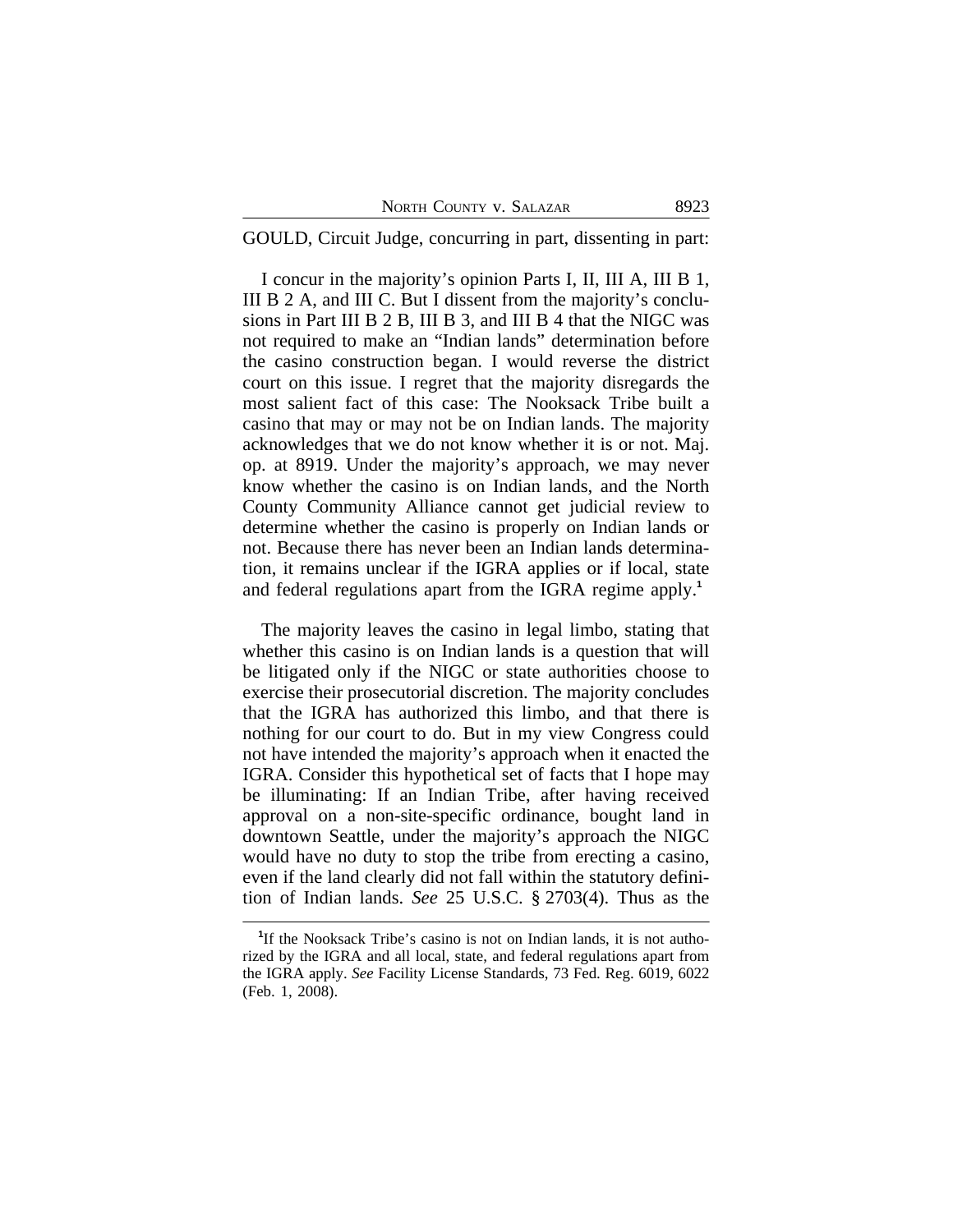majority sees IGRA, the NIGC would have no duty to act to prevent construction of a clearly unauthorized casino. The majority notes that the state authorities or the NIGC may act, but they also may not. The citizens neighboring the casino site have no way to ensure that the casino is not built on lands that are not Indian lands. I conclude that Congress would never have intended to leave the Indian lands determination to the discretion of the NIGC and state authorities nor did Congress intend to allow the determination to happen after the gaming facility's construction. That would be a deplorable way to interpret the statute which could easily lead to grave financial problems for an Indian tribe that had the temerity to build a casino on lands that later turned out to not qualify as Indian lands.

The majority's reliance on the text of a single provision of the statute, without consideration of the surrounding provisions, leads it astray. After considering the IGRA as a whole, I conclude that the majority's interpretation of the statute is inconsistent with the statute's explicitly stated intent, its stated purpose, and the necessary assumptions underlying other provisions of the statute. *See John Hancock Mut. Life Ins. Co. v. Harris Trust & Sav. Bank*, 510 U.S. 86, 94-95 (1993) (answering a statutory construction question "not by a single sentence or member of a sentence, but looking to the provisions of the whole law, and to its object and policy") (internal quotation omitted); *United Savs. Ass'n. of Tex. v. Timbers of Inwood Forest Assocs., Ltd.*, 484 U.S. 365, 371 (1988) ("Statutory construction . . . is a holistic endeavor.").

The majority's holding that the NIGC has no duty to make an Indian lands determination, which would permit Indian tribe gaming to occur anywhere, is contrary to legislative intent and stated purposes. *See Reves v. Ernst & Young*, 494 U.S. 56, 60-61 (1990) (interpreting the Securities Act in accordance with its purpose). In enacting the IGRA, Congress found there was an absence of "clear standards or regulations for the conduct of gaming *on Indian lands*" and sought to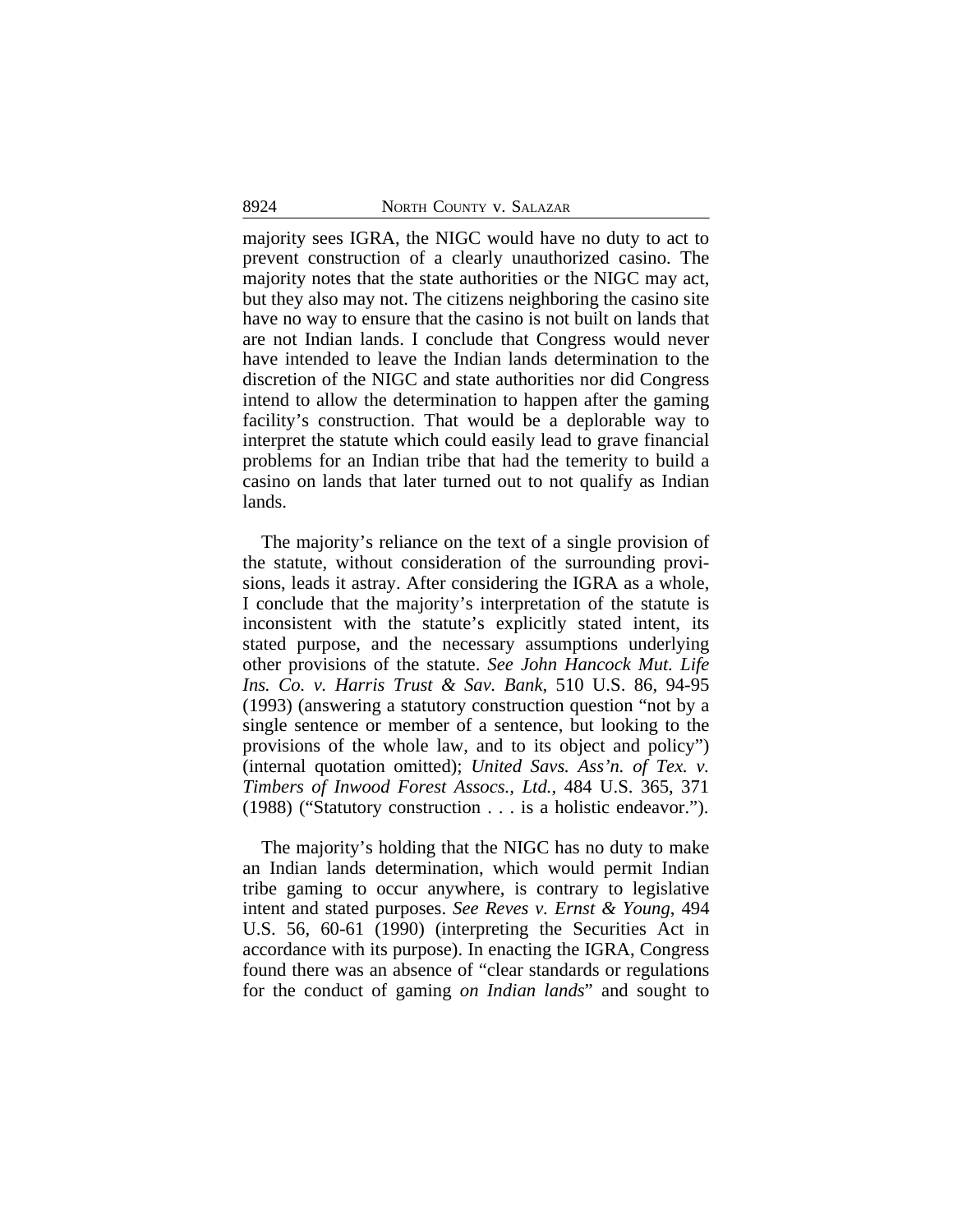NORTH COUNTY V. SALAZAR 8925

remedy that absence. *See* Indian Gaming Regulatory Act, Pub. L. No. 100-497 (codified at 25 U.S.C. § 2701(3)) (emphasis added). Congress also noted that "Indian tribes have the exclusive right to regulate gaming activity *on Indian lands*" if the activity is not prohibited by state or federal law. *Id.* § 2701(5) (emphasis added). With these findings Congress could not have intended to create a regime where the NIGC did not have to make Indian lands determinations. Gaming facilities built in the absence of such a determination will thwart the Congressional intent to provide clear standards and regulations of Indian gaming on Indian lands.

Congress also found that gaming is an important means of generating tribal revenue, promoting tribal self-sufficiency and economic development, and these are "principal goal[s] of Federal Indian policy." *Id.* § 2701(4). Allowing the Indian tribe to construct a gaming facility before the tribe knows whether the federal government will recognize it as within its tribal jurisdiction frustrates the goal of promoting tribal economic development and self-sufficiency. If it later became clear that the gaming facility was not on Indian lands, the IGRA would no longer apply, and the facility would be regulated by "all state and local gambling laws and federal laws apart from IGRA." 73 Fed. Reg. at 6022. Thus the majority's holding that no Indian lands determination by the NIGC must precede the construction of an Indian tribal casino is a disaster waiting to happen. These state and local regulations, and federal regulations apart from IGRA, may be stringent or prohibitive, thus depriving the Indian tribe of their planned economic revenue, and rendering its investment in the gaming facility an economic liability. Such an event would hinder the principal goals of federal Indian policy of promoting selfsufficiency and economic development.

The legislative purposes outlined by Congress in enacting the IGRA also underscore the NIGC's implicit duty to make an Indian lands determination. One of the statute's stated purposes is "to declare that the establishment of independent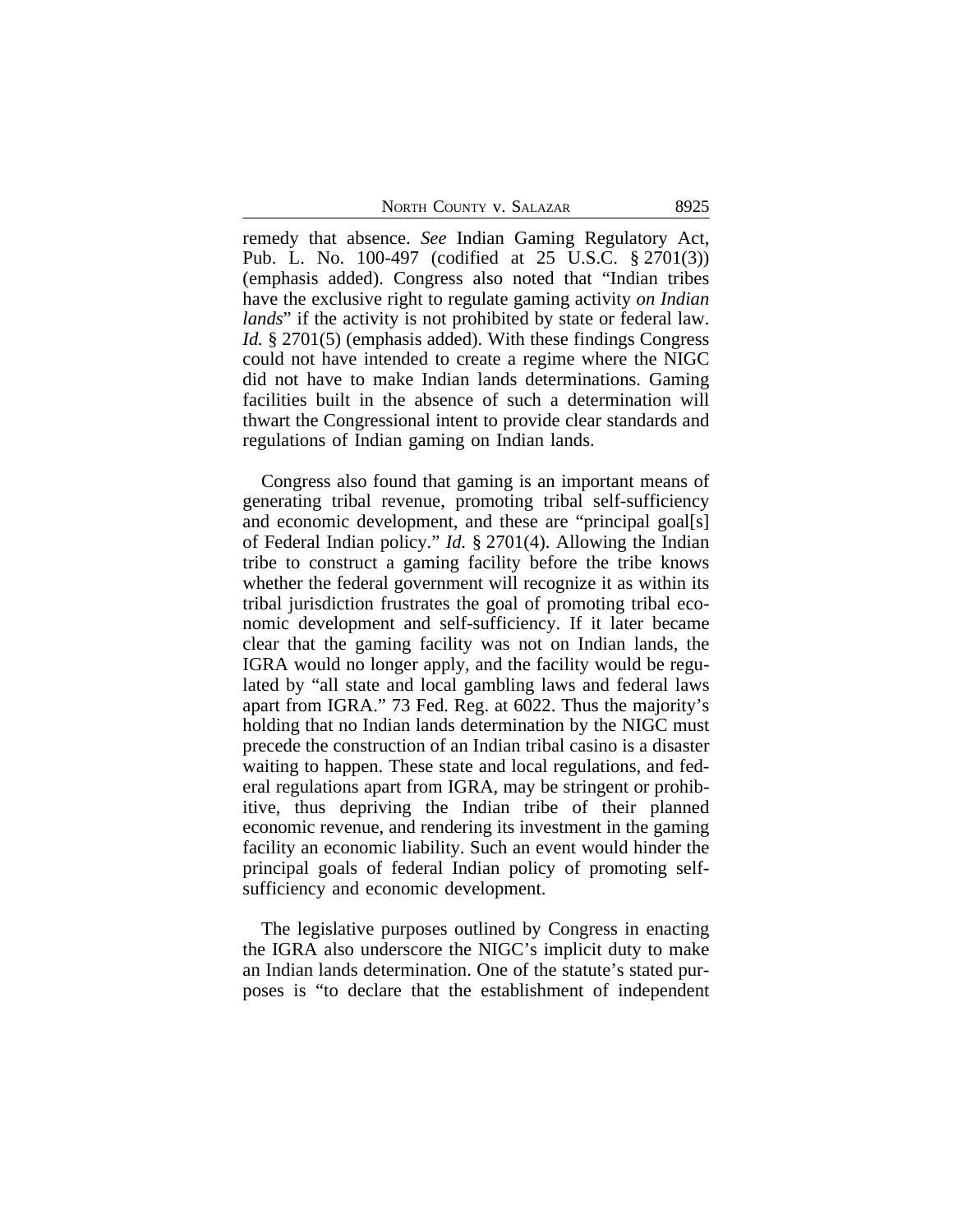Federal regulatory authority for gaming on Indian lands, the establishment of Federal standards for gaming on Indian lands . . . are necessary to meet congressional concerns regarding gaming and to protect such gaming as a means of generating tribal revenue." 25 U.S.C. § 2702(3). How could the NIGC, the agency tasked with regulating and protecting gaming on Indian lands effectuate this intent without determining whether proposed gaming was on Indian lands and thus within its jurisdiction? The NIGC, like all federal agencies, does not have authority that expands beyond what Congress has delegated to it. *See La. Pub. Serv. Comm'n v. FCC*, 476 U.S. 355, 374 (1986) ("[A]n agency . . . has no power to act . . . unless and until Congress confers powers upon it."). The NIGC, therefore, cannot allow construction of a new gaming facility before it determines that it has jurisdiction over that specific site. *Cf. Citizens Against Casino Gambling in Erie County v. Kempthorne* ("*Erie County*"), 471 F. Supp. 2d 295 (W.D.N.Y. 2007) (determining that the NIGC had to make an Indian lands determination prior to approving a non-sitespecific ordinance). Stated simply, the NIGC has no statutory authority to empower a regime under which tribes could build casinos at any location, whether or not on Indian lands.

The court in *Erie County* held that the NIGC must satisfy its jurisdiction before it approves a general non-site-specific gaming ordinance. *Id.* I do not think that is necessary for a non-site-specific gaming ordinance. The NIGC must have satisfied its own jurisdiction before it regulates class II or class III gaming under the statute, but the NIGC could choose to do this after it approves a general ordinance and before the Indian tribe issues a site-specific license. The NIGC is best left to determine the appropriate procedural method to carry out its duties. *See Vt. Yankee Nuclear Power Corp. v. Natural Res. Def. Council*, 435 U.S. 519, 524 (1978) (emphasizing that the formulation of procedures is left to the sound discretion of the administrative agency). What is important is that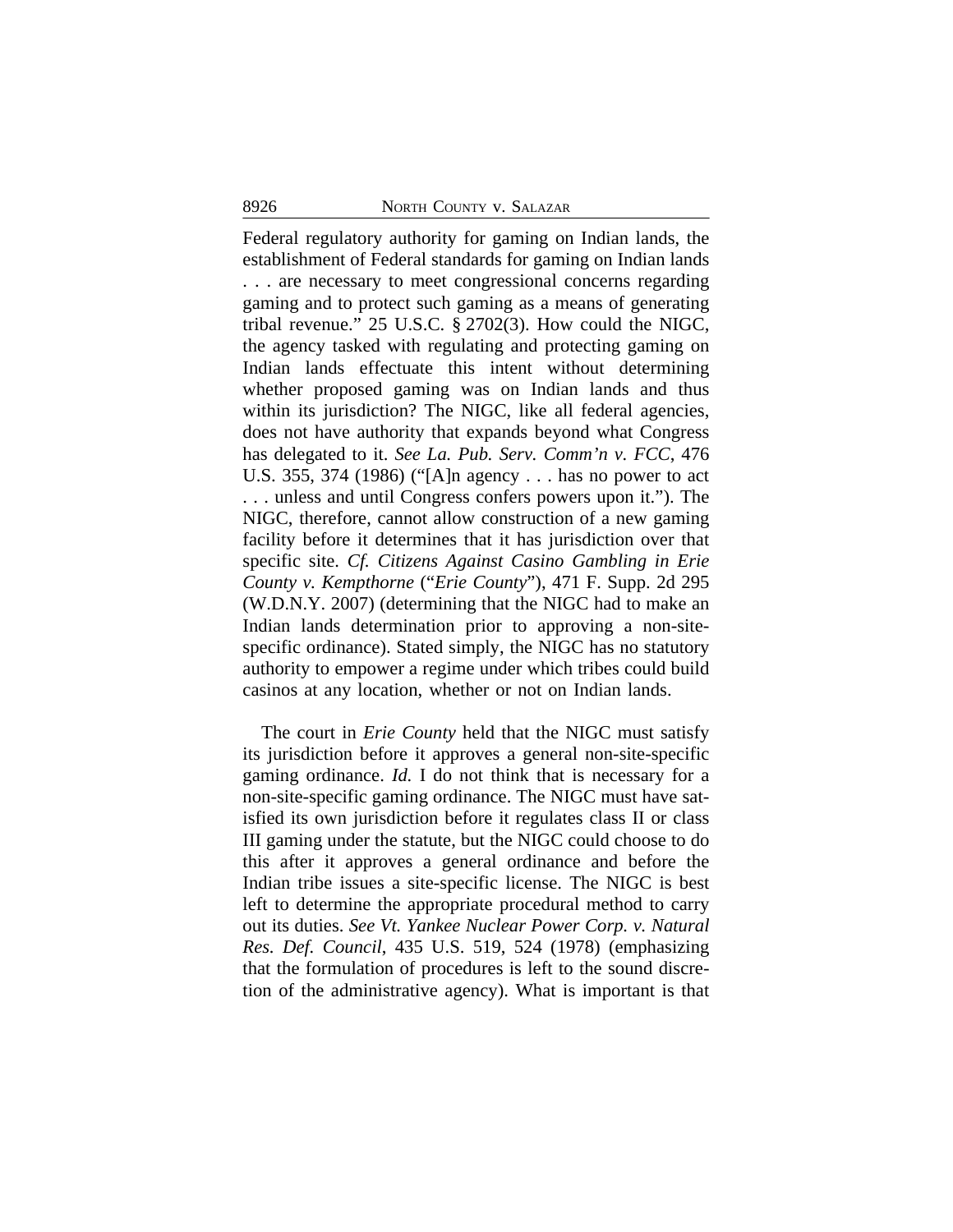the NIGC make its Indian lands determination before an Indian tribe commences construction on a particular location.**<sup>2</sup>**

Finally, the majority's interpretation of the statute is inconsistent with the policy and necessary assumptions of several other provisions of the statute. *See Timbers of Inwood Forest Assocs.*, 484 U.S. at 371 (interpreting one section of the Bankruptcy Code to be consistent with the policy of other provisions of the Code); *Gade v. Nat.'l Solid Wastes Mgmt. Ass'n*, 505 U.S. 88, 99-102 (1992) (interpreting the Occupational Safety and Health Act to be consistent with the assumptions of other provisions). There can be no question that several provisions of the statute apply exclusively to Indian lands and that these sections presuppose that the NIGC will make an Indian lands determination. The statute defines "Indian lands," 25 U.S.C. § 2703(4); it gives the Commission authority to monitor class II gaming "conducted on Indian lands" and to inspect class II gaming facilities "located on Indian lands," *id.* § 2706(b); it provides for the Chairman to approve tribal ordinances concerning the conduct or regulation of class I and class II gaming "on Indian lands," *id.* § 2710(a); the statute forbids that authorized gaming occur on lands acquired by the Secretary in trust for the Indian tribe after the date of the enactment of the Act, with some specific exceptions, *id.* § 2719; and the statute makes theft from gaming establishments "on Indian lands" a federal crime, 18 U.S.C. § 1167-68. In the face of these provisions, how can the NIGC not have an obligation to determine whether a gaming site is Indian lands? I conclude that it must make such a determination. All of these statutory provisions presuppose that the NIGC will determine whether the gambling site is on Indian lands. With-

<sup>&</sup>lt;sup>2</sup>The NIGC now recognizes that its job must include the ability to make an Indian lands determination after approving a non-site-specific ordinance. The agency has implemented regulations that require an Indian tribe to submit Indian lands information to the NIGC at least 120 days before the tribe issues a new license for a gaming facility, though the regulations do not expressly require NIGC to make an Indian lands determination after getting that information. *See* 25 C.F.R. § 559.2.